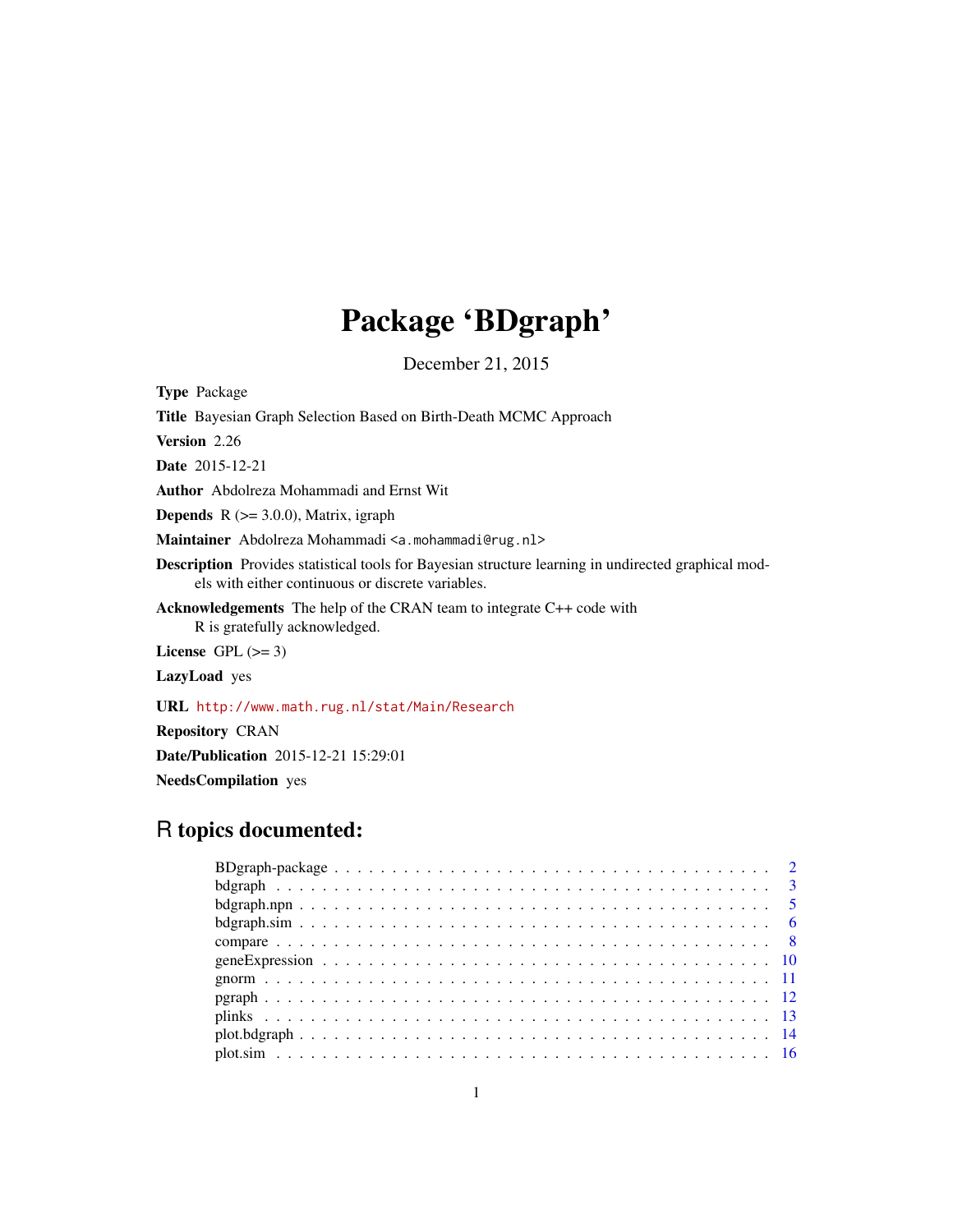## <span id="page-1-0"></span>2 BDgraph-package

| Index | 29 |
|-------|----|
|       |    |
|       |    |
|       |    |
|       |    |
|       |    |
|       |    |
|       |    |
|       |    |
|       |    |
|       |    |

BDgraph-package *Bayesian Structure Learning in Graphical Models*

## Description

The R package BDgraph provides statistical tools for Bayesian structure learning in undirected graphical models. The package is implemented the recent improvements in the Bayesian literature, including Mohammadi and Wit (2015) and Mohammadi et al. (2015). The computationally intensive tasks of the package is implemented in C++ and interfaced with R, to speed up the computations. Besides, the package contains several functions for simulation and visualization, as well as three multivariate datasets taken from the literature.

## Details

The package includes 10 main functions:

| Search algorithm in graphical models   |
|----------------------------------------|
| Synthetic graph data generator         |
| Nonparametric transfer                 |
| Comparing the results                  |
| Estimated posterior link probabilities |
| Convergence plot                       |
| ROC plot                               |
| Sampling from G-Wishart distribution   |
| Graph selection                        |
| Trace plot of graph size               |
|                                        |

## Author(s)

Abdolreza Mohammadi <a.mohammadi@rug.nl> and Ernst Wit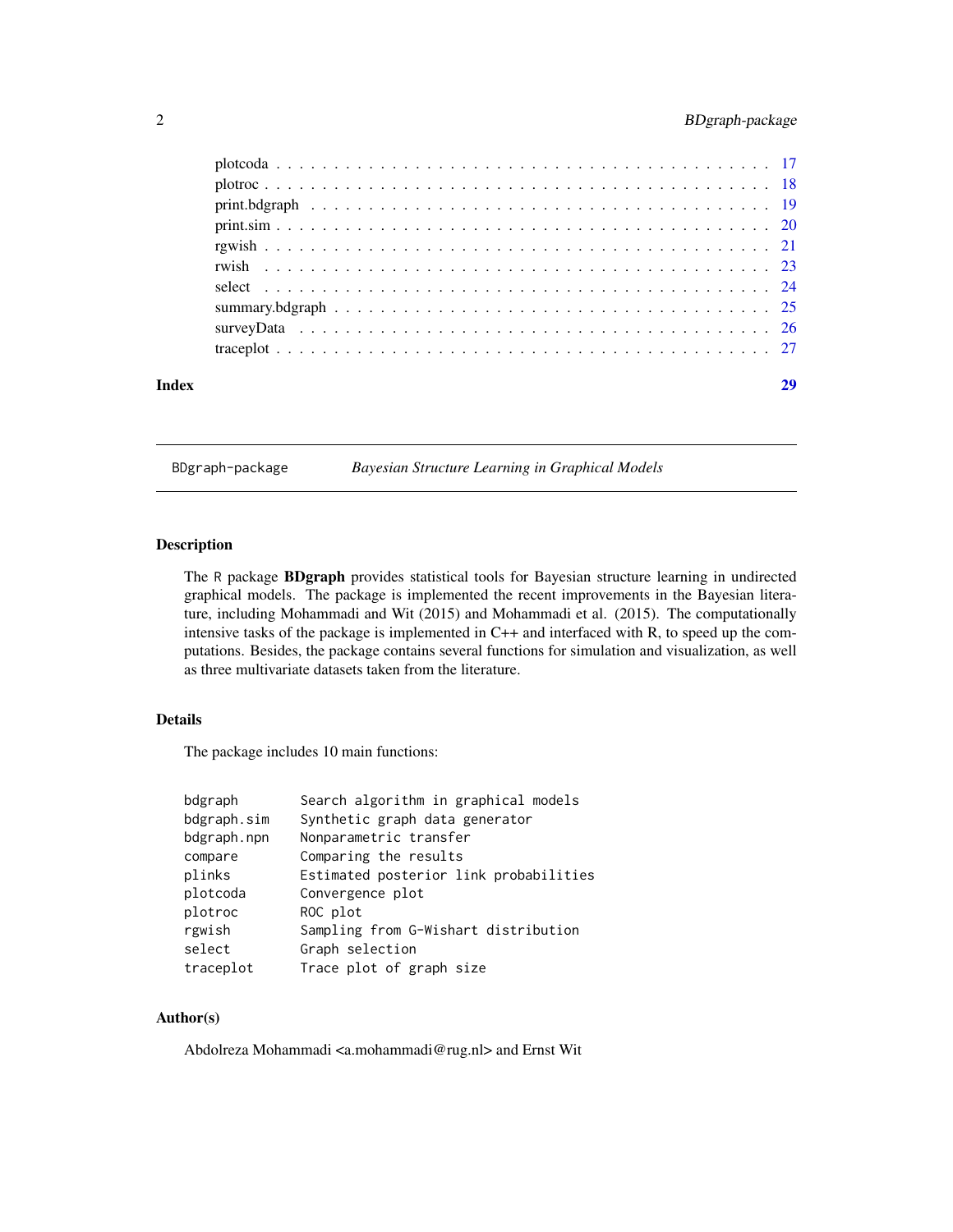#### <span id="page-2-0"></span>bdgraph 30 and 30 and 30 and 30 and 30 and 30 and 30 and 30 and 30 and 30 and 30 and 30 and 30 and 30 and 30 and 30 and 30 and 30 and 30 and 30 and 30 and 30 and 30 and 30 and 30 and 30 and 30 and 30 and 30 and 30 and 30 a

## References

Mohammadi, A. and E. Wit (2015). Bayesian Structure Learning in Sparse Gaussian Graphical Models, *Bayesian Analysis*, 10(1):109-138

Mohammadi, A. and E. Wit (2015). BDgraph: An R Package for Bayesian Structure Learning in Graphical Models, *arXiv:1501.05108*

Mohammadi, A., F. Abegaz Yazew, E. van den Heuvel, and E. Wit (2015). Bayesian Gaussian Copula Graphical Modeling for Dupuytren Disease, *arXiv:1501.04849*

Lenkoski, A. (2013). A direct sampler for G-Wishart variates, *Stat*, 2:119-128

<span id="page-2-1"></span>bdgraph *Search algorithm in graphical models*

## Description

As the main function of the BDgraph package, this function consists of several sampling algorithms for Bayesian model determination in undirected graphical models.

#### Usage

```
bdgraph( data, n = NULL, method = "ggm", algorithm = "bdmcmc", iter = 5000,
 burnin = iter / 2, g.start = "empty", prior.df = 3,
 multi.update = NULL, save.all = FALSE )
```
## Arguments

| data      | There are two options: (1) an $(n \times p)$ matrix or a data. frame corresponding<br>to the data, (2) an $(p \times p)$ covariance matrix as $S = X'X$ which X is the data<br>matrix ( <i>n</i> is the sample size and $p$ is the number of variables). It also could<br>be an object of class "sim", from function bdgraph.sim. The input matrix is<br>automatically identified by checking the symmetry. |
|-----------|-------------------------------------------------------------------------------------------------------------------------------------------------------------------------------------------------------------------------------------------------------------------------------------------------------------------------------------------------------------------------------------------------------------|
| n         | The number of observations. It is needed if the "data" is a covariance matrix.                                                                                                                                                                                                                                                                                                                              |
| method    | A character with two options "ggm" (defult) and "gcgm". Option "ggm" is for<br>Gaussian graphical models based on Gaussianity assumption. Option "gcgm" is<br>for Gaussian copula graphical models for the data that not follow Gaussianity<br>assumption (e.g. continuous non-Gaussian, discrete, or mixed dataset).                                                                                       |
| algorithm | A character with two options "bdmcmc" (defult) and "rjmcmc". Option "bdmcmc"<br>is based on birth-death MCMC algorithm. Option "r jmcmc" is based on reveri-<br>ble jump MCMC algorithm.                                                                                                                                                                                                                    |
| iter      | The number of iteration for the sampling algorithm.                                                                                                                                                                                                                                                                                                                                                         |
| burnin    | The number of burn-in iteration for the sampling algorithm.                                                                                                                                                                                                                                                                                                                                                 |
| g.start   | Corresponds to a starting point of the graph. It could be "empty" (default) and<br>"full". Option "empty" means the initial graph is an empty graph and "full"<br>means a full graph. It also could be an object with S3 class "bdgraph"; with this<br>option we could run the sampling algorithm from the last objects of previous run<br>(see examples).                                                  |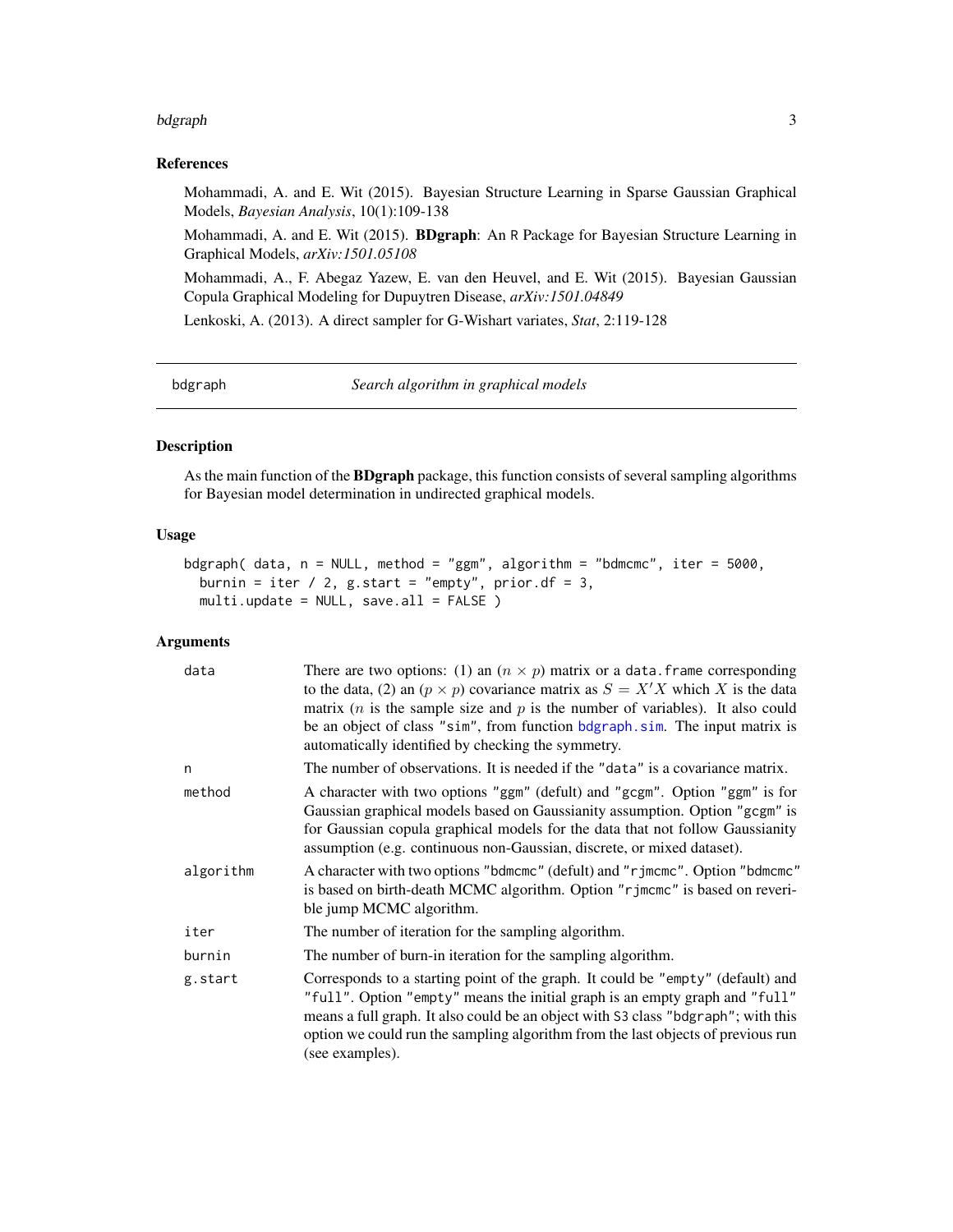<span id="page-3-0"></span>

| prior.df     | The degree of freedom for G-Wishart distribution, $W_G(b, D)$ , which is a prior<br>distribution of the precision matrix. The default is 3.                                    |
|--------------|--------------------------------------------------------------------------------------------------------------------------------------------------------------------------------|
| multi.update | It is only for the BDMCMC algorithm (algorithm $=$ "bdmcmc"). It is for<br>simultaneously updating multiple links at the same time to update graph in the<br>BDMCMC algorithm. |
| save.all     | Logical: if FALSE (default), the adjacency matrices are NOT saved. If TRUE,<br>the adjacency matrices after burn-in are saved.                                                 |

## Value

An object with S3 class "bdgraph" is returned:

| p_links       | An upper triangular matrix which corresponds the estimated posterior probabil-<br>ities of all possible links.                                                               |
|---------------|------------------------------------------------------------------------------------------------------------------------------------------------------------------------------|
| K_hat         | The posterior estimation of the precision matrix.                                                                                                                            |
|               | For the case "save.all $= TRUE$ " is retrurned:                                                                                                                              |
| sample_graphs | A vector of strings which includes the adjacency matrices of visited graphs after<br>burn-in.                                                                                |
| graph_weights | A vector which includes the waiting times of visited graphs after burn-in.                                                                                                   |
| all_graphs    | A vector which includes the identity of the adjacency matrices for all iterations<br>after burn-in. It is needed for monitoring the convergence of the BD-MCMC<br>algorithm. |
| all_weights   | A vector which includes the waiting times for all iterations after burn-in. It is<br>needed for monitoring the convergence of the BD-MCMC algorithm.                         |

## Author(s)

Abdolreza Mohammadi and Ernst Wit

## References

Mohammadi, A. and E. Wit (2015). Bayesian Structure Learning in Sparse Gaussian Graphical Models, *Bayesian Analysis*, 10(1):109-138

Mohammadi, A. and E. Wit (2015). BDgraph: An R Package for Bayesian Structure Learning in Graphical Models, *arXiv:1501.05108*

Mohammadi, A., F. Abegaz Yazew, E. van den Heuvel, and E. Wit (2015). Bayesian Gaussian Copula Graphical Modeling for Dupuytren Disease, *arXiv:1501.04849*

## See Also

[bdgraph.sim](#page-5-1), [summary.bdgraph](#page-24-1), and [compare](#page-7-1)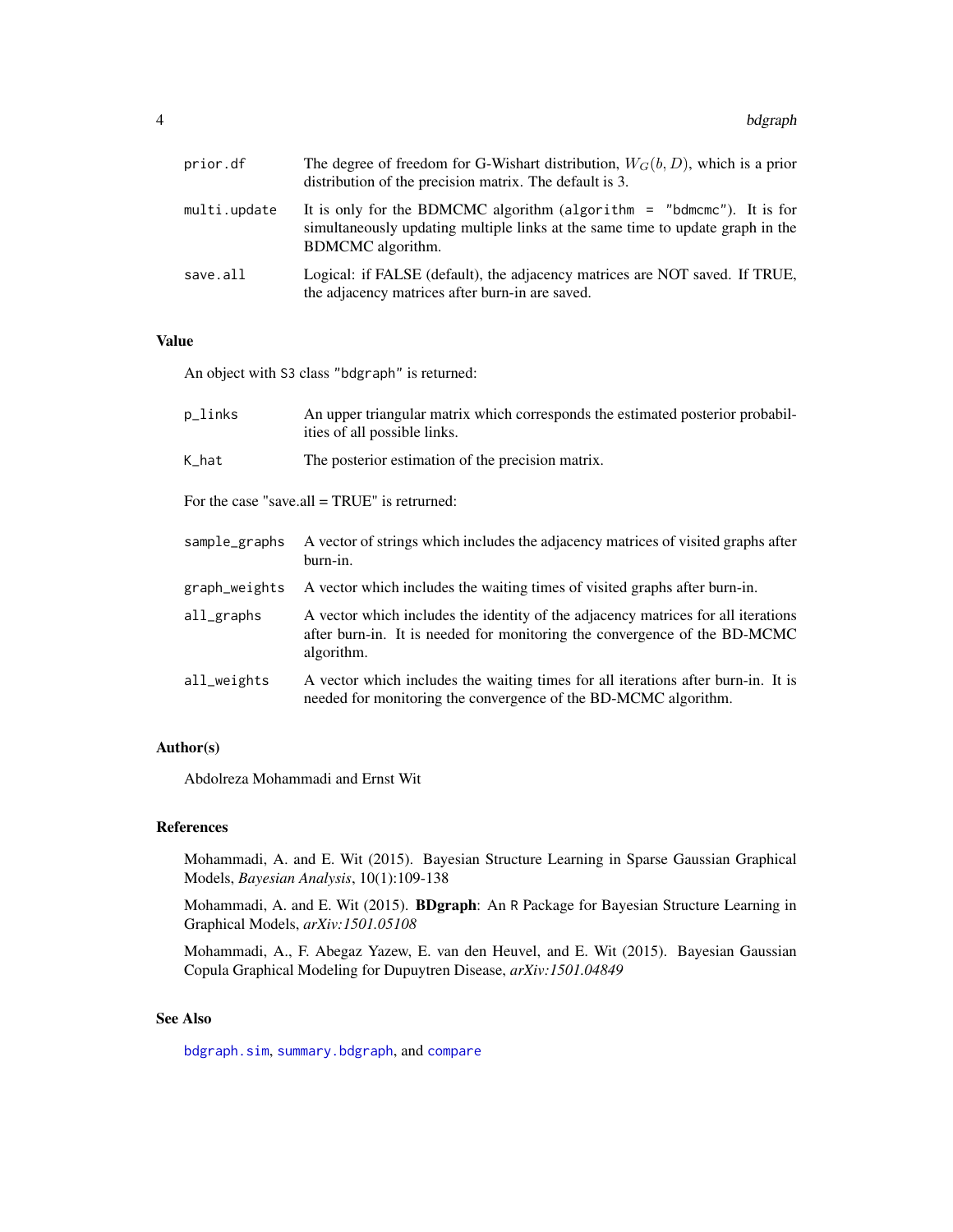## <span id="page-4-0"></span>bdgraph.npn 5

## Examples

```
## Not run:
# Generating multivariate normal data from a 'random' graph
data.sim \leq bdgraph.sim( n = 20, p = 6, size = 7, vis = TRUE )
bdgraph.obj \leq bdgraph( data = data.sim, iter = 1000 )
summary( bdgraph.obj )
# To compare our result with true graph
compare( data.sim, bdgraph.obj, colnames = c("True graph", "BDgraph") )
# Running algorithm with starting points from previous run
bdgraph.obj2 <- bdgraph( data = data.sim, iter = 5000, g.start = bdgraph.obj)
compare( data.sim, bdgraph.obj, bdgraph.obj2,
        colnames = c( "True graph", "Frist run", "Second run" ) )
# Generating mixed data from a 'scale-free' graph
data.sim <- bdgraph.sim(n = 50, p = 6, type = "mixed", graph = "scale-free", vis = TRUE)
bdgraph.obj <- bdgraph( data = data.sim, method = "gcgm", iter = 10000)
summary( bdgraph.obj )
compare( data.sim, bdgraph.obj )
## End(Not run)
```
bdgraph.npn *Nonparametric transfer*

## Description

Transfers non-Gaussian data to Gaussian.

## Usage

```
bdgraph.npn( data, npn = "shrinkage", npn.thresh = NULL )
```
#### Arguments

| data       | An $(n \times p)$ matrix or a data. frame corresponding to the data ( <i>n</i> is the sample<br>size and $p$ is the number of variables).                                                                                                              |
|------------|--------------------------------------------------------------------------------------------------------------------------------------------------------------------------------------------------------------------------------------------------------|
| npn        | A character with three options "shrinkage" (default), "truncation", and "skeptic".<br>Option "shrinkage" is for the shrunken transformation, option "truncation"<br>is for the truncated transformation and option "skeptic" is for the non-paranormal |
|            | skeptic transformation. For more details see references.                                                                                                                                                                                               |
| npn.thresh | The truncation threshold; it is only for the truncated transformation (when $npn = "truncation".$<br>The default value is $1/(4n^{1/4}\sqrt{\pi \log(n)})$ .                                                                                           |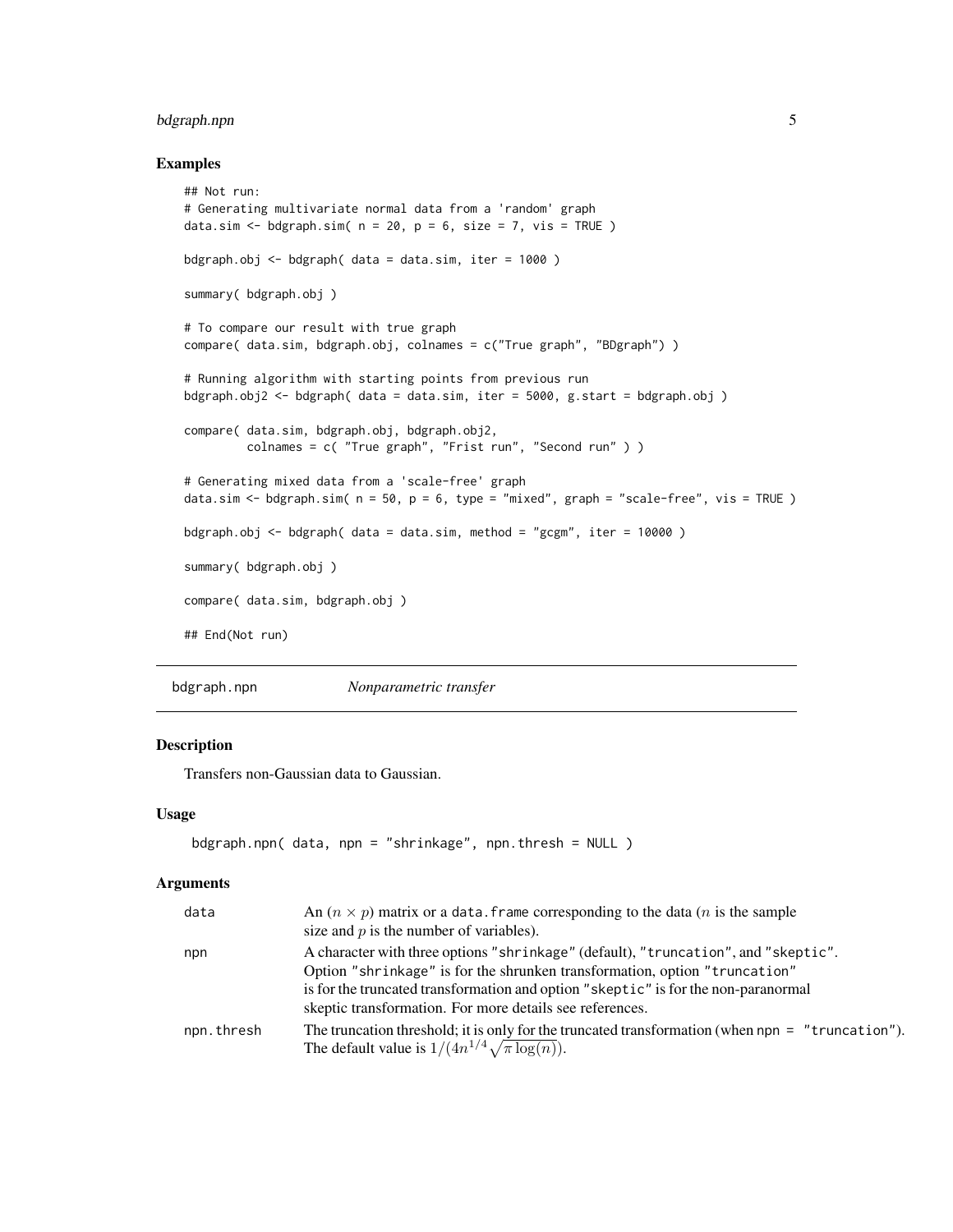<span id="page-5-0"></span>data  $\text{An}(n \times p)$  matrix of transferred data, if npn = "shrinkage" or "truncation", and a non-paranormal correlation ( $p \times p$ ) matrix, if npn = "skeptic".

#### Author(s)

Abdolreza Mohammadi and Ernst Wit

## References

Liu, H., F. Han, M. Yuan, J. Lafferty, and L. Wasserman (2012). High Dimensional Semiparametric Gaussian Copula Graphical Models, *Annals of Statistics* 40(4):2293-2326

Zhao, T. and H. Liu (2012). The huge Package for High-dimensional Undirected Graph Estimation in R, *Journal of Machine Learning Research*, 13:1059-1062

## See Also

[bdgraph.sim](#page-5-1) and [bdgraph](#page-2-1)

#### Examples

```
## Not run:
# Generating multivariate normal data from a 'random' graph
data.sim \leq bdgraph.sim( n = 6, p = 4, size = 4)
data \leq ( data.sim $ data - 3 ) ^ 4
data
# Transfer the data by truncation
bdgraph.npn( data, npn = "truncation" )
# Transfer the data by shrunken
bdgraph.npn( data, npn = "shrunken" )
# Transfer the data by skeptic
bdgraph.npn( data, npn = "skeptic" )
## End(Not run)
```
<span id="page-5-1"></span>bdgraph.sim *Synthetic graph data generator*

#### **Description**

Implements a synthetic graph data generation for multivariate distributions with different types of underlying graph structures, including "random", "cluster", "scale-free", "hub", "fixed", and "circle". Based on the underling graph structure, it generates four different types of datasets, including *multivariate Gaussian*, *non-Gaussian*, *discrete*, or *mixed* data.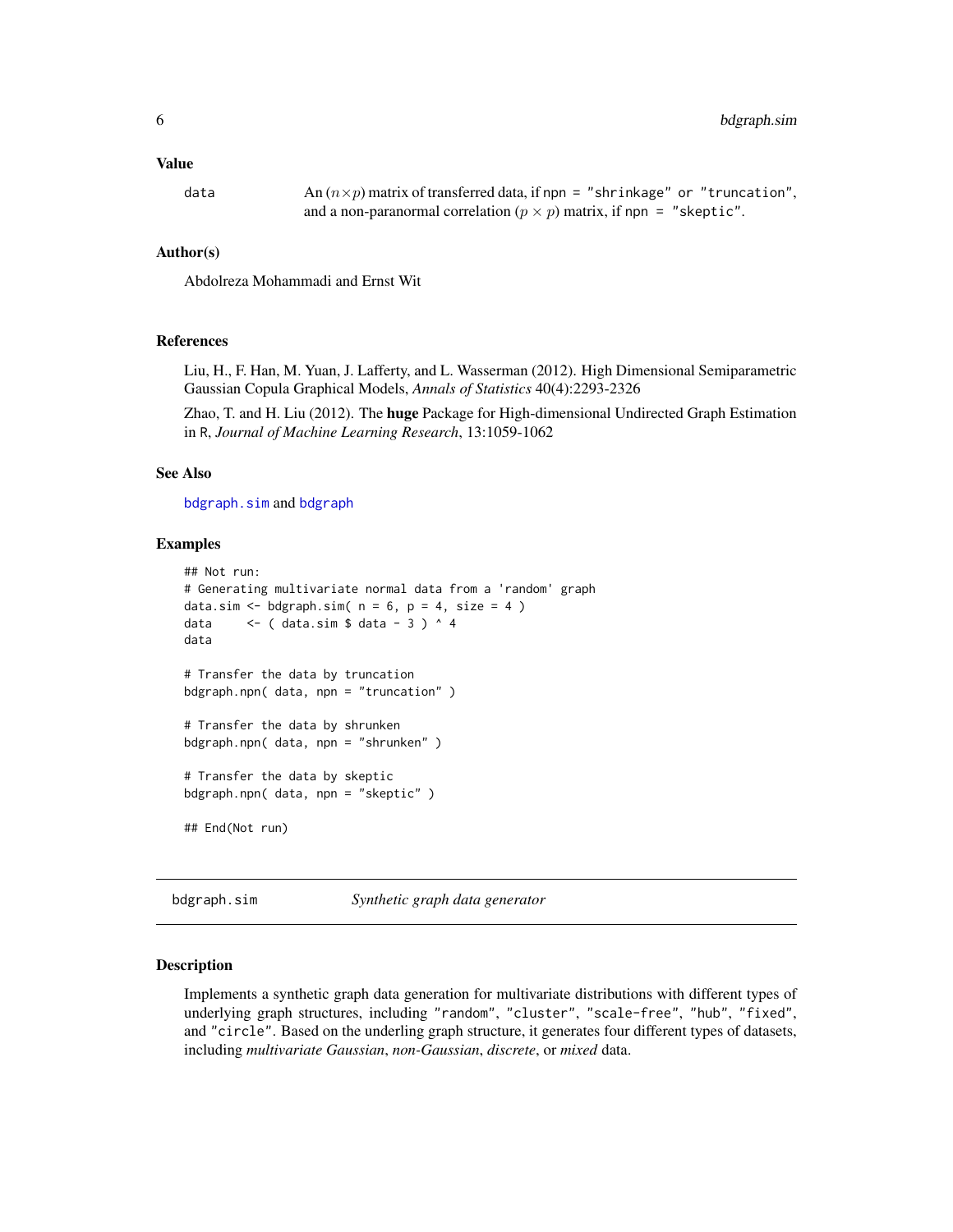## bdgraph.sim 7

## Usage

```
bdgraph.sim( n = 2, p = 10, type = "Gaussian", graph = "random", prob = 0.2,
          size = NULL, mean = 0, class = NULL, cut = 4, b = 3,
          D = diag(p), K = NULL, sigma = NULL, vis = FALSE )
```
## Arguments

| n     | The number of samples required. The default value is 2.                                                                                                                                                                                                                                                                                                                                                                                                                                                                                                                                                                                          |
|-------|--------------------------------------------------------------------------------------------------------------------------------------------------------------------------------------------------------------------------------------------------------------------------------------------------------------------------------------------------------------------------------------------------------------------------------------------------------------------------------------------------------------------------------------------------------------------------------------------------------------------------------------------------|
| р     | The number of variables (nodes). The default value is 10.                                                                                                                                                                                                                                                                                                                                                                                                                                                                                                                                                                                        |
| type  | Type of data with four options "Gaussian" (as a default), "non-Gaussian",<br>"discrete", and "mixed". For option "Gaussian", data are generated from<br>multivariate normal distribution. For option "non-Gaussian", data are trans-<br>fered multivariate normal distribution to continuous multivariate non-Gaussian<br>distribution. For option "discrete", data are transfered from multivariate nor-<br>mal distribution to discrete multivariat distribution. For option "mixed", data are<br>transfered from multivariate normal distribution to mixture of 'count', 'ordinal',<br>'non-Gaussian', 'binary' and 'Gaussian', respectively. |
| graph | The graph structure with option "random" (default), "cluster", "scale-free",<br>"hub", "fixed", and "circle". It also could be an adjacency matrix corre-<br>sponding to a graph structure (an upper triangular matrix in which $g_{ij} = 1$ if<br>there is a link between notes i and j, otherwise $g_{ij} = 0$ ).                                                                                                                                                                                                                                                                                                                              |
| prob  | If graph="random", it is the probability that a pair of nodes has a link. The<br>default value is 0.2.                                                                                                                                                                                                                                                                                                                                                                                                                                                                                                                                           |
| size  | The number of links in the true graph (graph size).                                                                                                                                                                                                                                                                                                                                                                                                                                                                                                                                                                                              |
| mean  | A vector specifies the mean of the variables. The default value is a zero vector.                                                                                                                                                                                                                                                                                                                                                                                                                                                                                                                                                                |
| class | If graph="cluster", it is the number of classes.                                                                                                                                                                                                                                                                                                                                                                                                                                                                                                                                                                                                 |
| cut   | If type="discrete", it is the number of categories for simulating discrete data.<br>The default value is 4.                                                                                                                                                                                                                                                                                                                                                                                                                                                                                                                                      |
| b     | The degree of freedom for G-Wishart distribution, $W_G(b, D)$ . The default is 3.                                                                                                                                                                                                                                                                                                                                                                                                                                                                                                                                                                |
| D     | The positive definite $(p \times p)$ "scale" matrix for G-Wishart distribution, $W_G(b, D)$ .<br>The default is an identity matrix.                                                                                                                                                                                                                                                                                                                                                                                                                                                                                                              |
| K     | If graph="fixed", it is a positive-definite symmetric matrix specifies as a true<br>precision matrix.                                                                                                                                                                                                                                                                                                                                                                                                                                                                                                                                            |
| sigma | If graph="fixed", it is a positive-definite symmetric matrix specifies as a true<br>covariance matrix.                                                                                                                                                                                                                                                                                                                                                                                                                                                                                                                                           |
| vis   | Visualize the true graph structure. The default value is FALSE.                                                                                                                                                                                                                                                                                                                                                                                                                                                                                                                                                                                  |

## Value

An object with S3 class "sim" is returned:

| data  | Generated data as an $(n \times p)$ matrix.                     |
|-------|-----------------------------------------------------------------|
| sigma | The covariance matrix of the generated data.                    |
| K.    | The precision matrix of the generated data.                     |
| G.    | The adjacency matrix corresponding to the true graph structure. |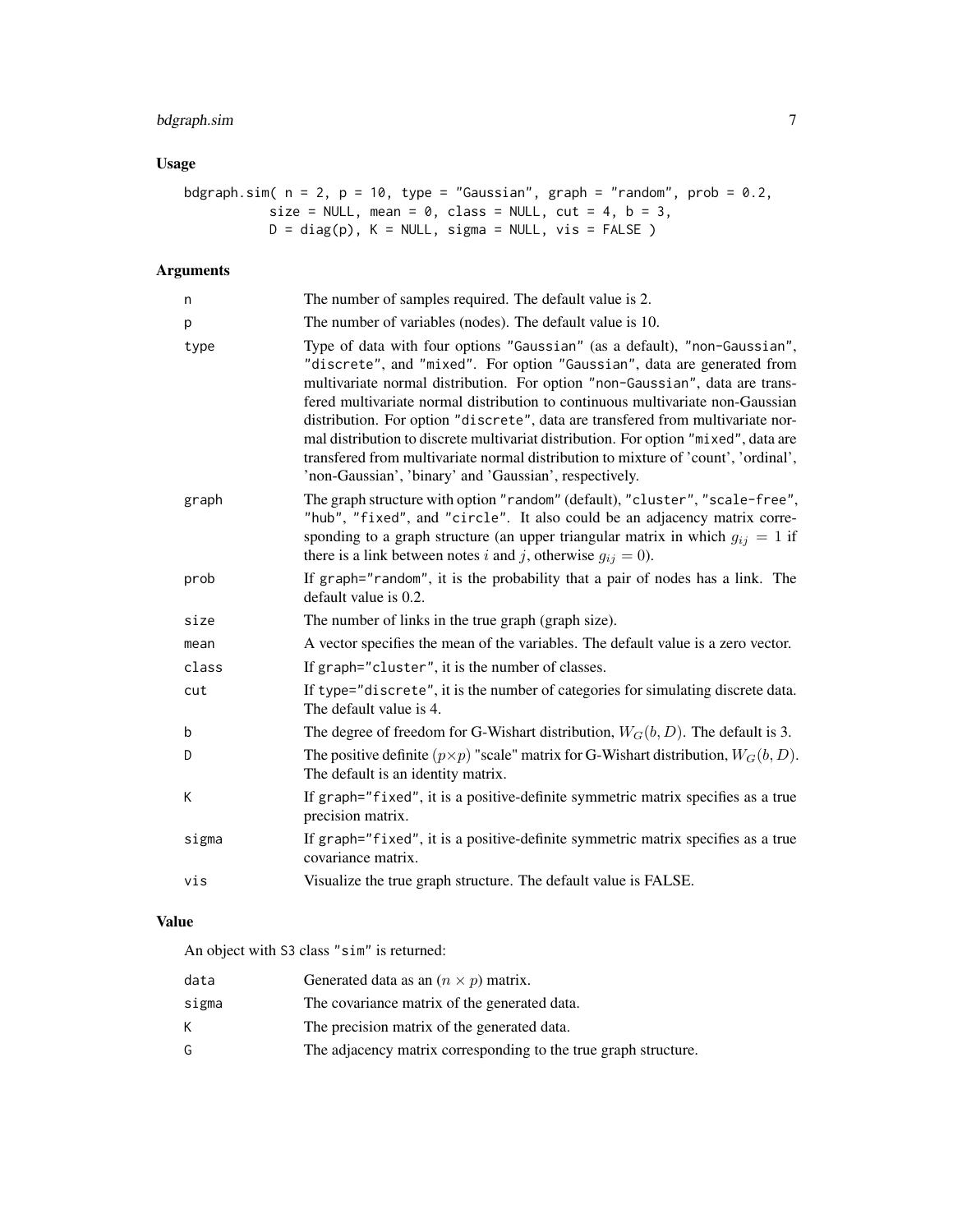#### <span id="page-7-0"></span>Author(s)

Abdolreza Mohammadi and Ernst Wit

## References

Mohammadi, A. and E. Wit (2015). Bayesian Structure Learning in Sparse Gaussian Graphical Models, *Bayesian Analysis*, 10(1):109-138

Mohammadi, A. and E. Wit (2015). **BDgraph**: An R Package for Bayesian Structure Learning in Graphical Models, *arXiv:1501.05108*

Mohammadi, A., F. Abegaz Yazew, E. van den Heuvel, and E. Wit (2015). Bayesian Gaussian Copula Graphical Modeling for Dupuytren Disease, *arXiv:1501.04849*

#### See Also

[bdgraph](#page-2-1)

#### Examples

```
## Not run:
# Generating multivariate normal data from a 'random' graph
data.sim <- bdgraph.sim(n = 50, p = 10, prob = 0.3, vis = TRUE)
print( data.sim )
# Generating multivariate normal data from a 'hub' graph
data.sim <- bdgraph.sim(n = 3, p = 6, graph = "hub", vis = FALSE)
round( data.sim $ data, 2 )
# Generating mixed data from a 'hub' graph
data.sim <- bdgraph.sim(n = 10, p = 8, graph = "hub", type = "mixed")
round( data.sim $ data, 2 )
## End(Not run)
```
<span id="page-7-1"></span>

compare *Comparing the results*

#### Description

With this function, we can check the performance of our methods and compare it with other alternative approaches.

#### Usage

```
compare( sim.obj, bdgraph.obj, bdgraph.obj2 = NULL, bdgraph.obj3 = NULL,
         colnames = NULL, vis = FALSE )
```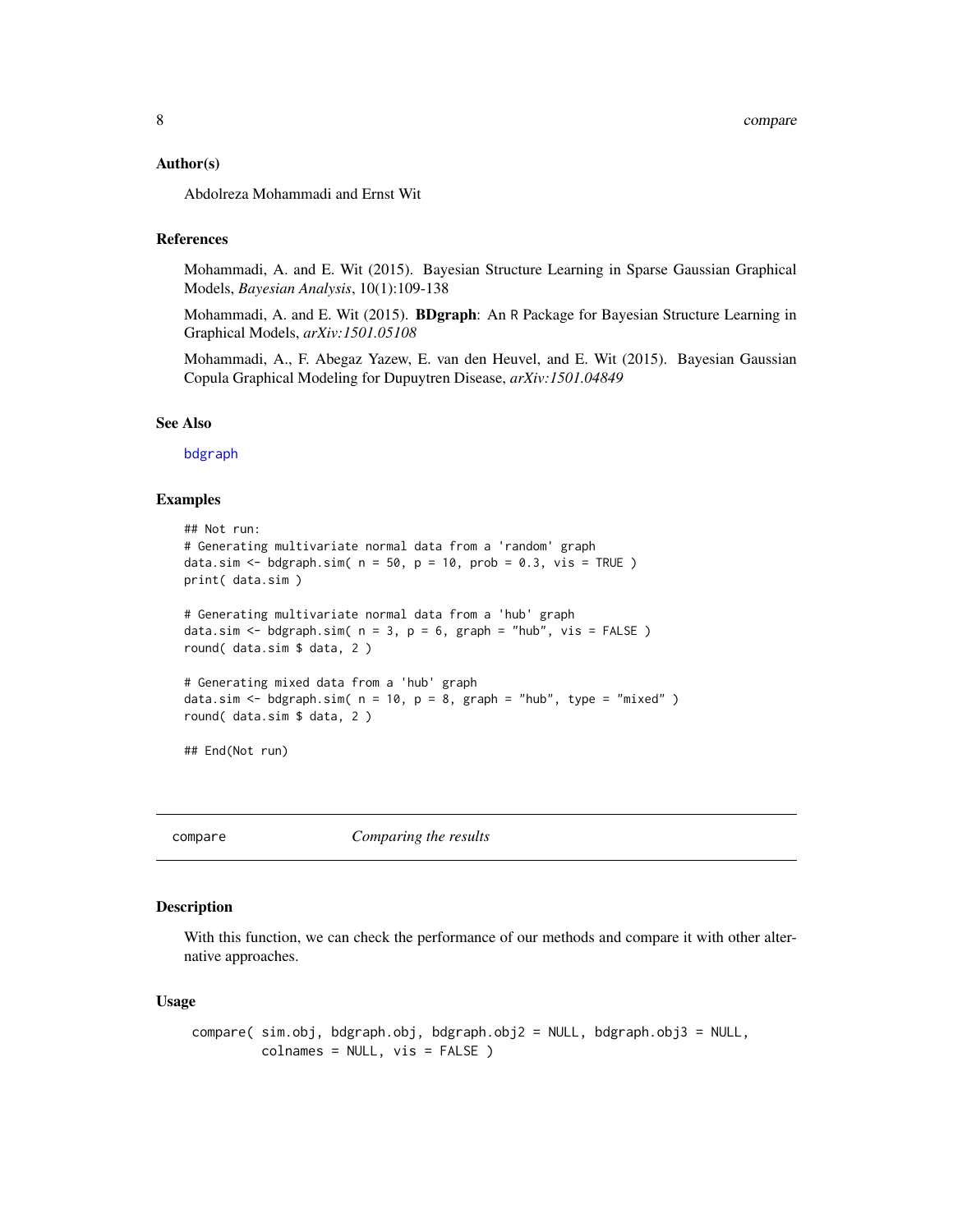#### <span id="page-8-0"></span>compare 9

## Arguments

| sim.obj      | An object with S3 class "sim" from function bdgraph.sim. It also can be the<br>adjacency matrix corresponding to the true graph structure.                                             |
|--------------|----------------------------------------------------------------------------------------------------------------------------------------------------------------------------------------|
| bdgraph.obj  | An object with S3 class "bdgraph" from function bdgraph. It also can be an<br>adjacency matrix corresponding to an estimated graph.                                                    |
| bdgraph.obj2 | An object with S3 class "bdgraph" from function bdgraph. It also can be an<br>adjacency matrix corresponding to an estimated graph. It is for comparing two<br>different approaches.   |
| bdgraph.obj3 | An object with S3 class "bdgraph" from function bdgraph. It also can be an<br>adjacency matrix corresponding to an estimated graph. It is for comparing three<br>different approaches. |
| colnames     | A character vector giving the column names for the result table.                                                                                                                       |
| vis          | Visualize the true graph and estimated graph structures. The default is FALSE.                                                                                                         |

#### Value

| True positive       | The number of correctly estimated links.                                                                                                     |  |
|---------------------|----------------------------------------------------------------------------------------------------------------------------------------------|--|
| True negative       | The number of true non-existing links which is correctly estimated.                                                                          |  |
|                     | False positive The number of links which they are not in the true graph, but are incorrectly<br>estimated.                                   |  |
|                     | False negative The number of links which they are in the true graph, but are not estimated.                                                  |  |
| Accuracy            | the number of true results (both true positives and true negatives) divided by the<br>total number of true and false results.                |  |
| Balanced F-score    |                                                                                                                                              |  |
|                     | A weighted average of the "positive predictive" and "true positive rate".<br>F-score value reaches its best value at 1 and worst score at 0. |  |
| Positive predictive |                                                                                                                                              |  |
|                     | The number of correctly estimated links divided by the total number of links in<br>the estimated graph.                                      |  |
| True positive rate  |                                                                                                                                              |  |
|                     | The number of correctly estimated links divided by the total number of links in<br>the true graph.                                           |  |
| False positive rate |                                                                                                                                              |  |
|                     | The false positive value divided by the total number of links in the true graph.                                                             |  |

## Author(s)

Abdolreza Mohammadi, Antonio Abbruzzo, Ivan Vujacic, and Ernst Wit

## References

Mohammadi, A. and E. Wit (2015). Bayesian Structure Learning in Sparse Gaussian Graphical Models, *Bayesian Analysis*, 10(1):109-138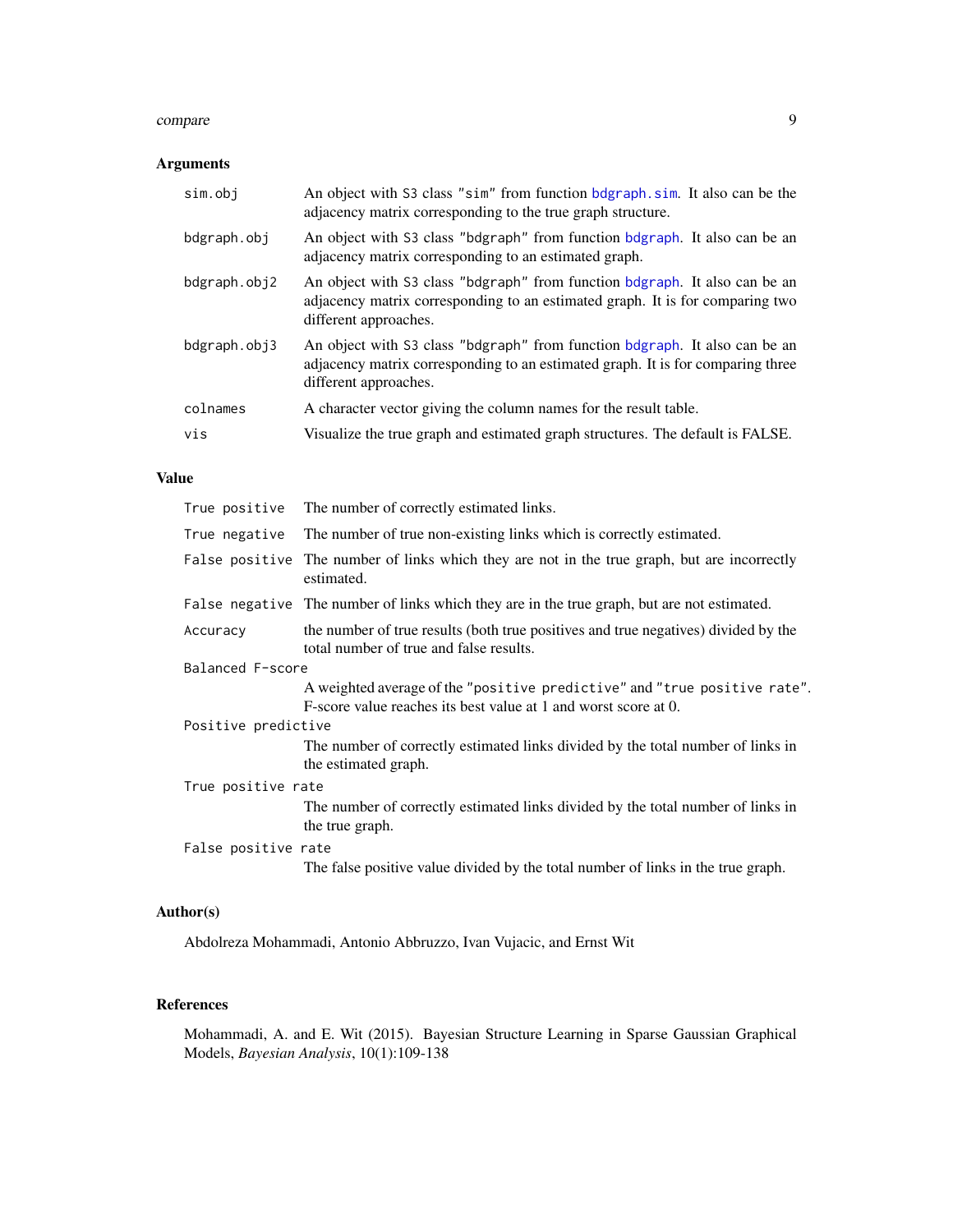<span id="page-9-0"></span>Mohammadi, A. and E. Wit (2015). **BDgraph**: An R Package for Bayesian Structure Learning in Graphical Models, *arXiv:1501.05108*

Mohammadi, A., F. Abegaz Yazew, E. van den Heuvel, and E. Wit (2015). Bayesian Gaussian Copula Graphical Modeling for Dupuytren Disease, *arXiv:1501.04849*

#### See Also

[bdgraph](#page-2-1) and [select](#page-23-1)

#### Examples

```
## Not run:
# Generating multivariate normal data from a 'random' graph
data.sim <- bdgraph.sim(n = 50, p = 6, size = 7, vis = TRUE)
# Running sampling algorithm based on GGMs
sample.ggm \leq- bdgraph( data = data.sim, method = "ggm", iter = 10000)
# Comparing the results
compare( data.sim, sample.ggm, colnames = c( "True graph", "GGM" ), vis = TRUE )
# Running sampling algorithm based on GCGMs
sample.gcgm <- bdgraph( data = data.sim, method = "gcgm", iter = 10000)
# Comparing GGM and GCGM methods
compare( data.sim, sample.ggm, sample.gcgm, colnames = c("True graph", "GGM", "GCGM"), vis = TRUE )
```
## End(Not run)

geneExpression *Human gene expression dataset*

#### **Description**

This dataset contains human gene expression of 100 transcripts (with unique Illumina TargetID) measured on 60 unrelated individuals.

#### Usage

```
data( geneExpression )
```
#### Format

The format is a matrix with 60 rows (number of individuals) and 100 column (number of transcripts).

#### Source

The genotypes of those 60 unrelated individuals are available from the Sanger Institute website at ftp://ftp.sanger.ac.uk/pub/genevar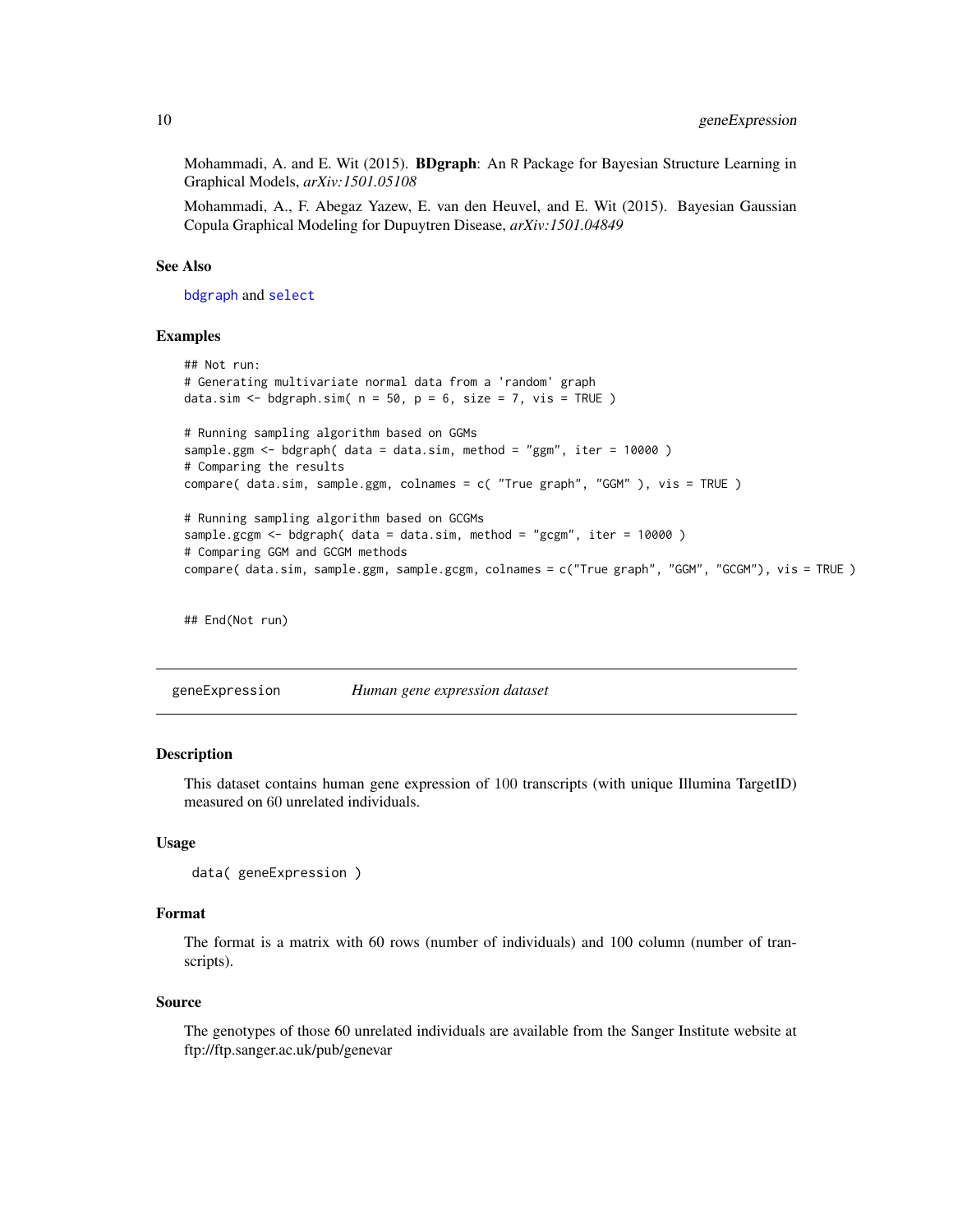#### <span id="page-10-0"></span>gnorm and the set of the set of the set of the set of the set of the set of the set of the set of the set of the set of the set of the set of the set of the set of the set of the set of the set of the set of the set of the

## Examples

```
data( geneExpression )
dim( geneExpression )
head( geneExpression )
boxplot( geneExpression )
```
gnorm *Log of the normalizing constant of G-Wishart distribution*

#### Description

Calculates log of the normalizing constant of G-Wishart distribution based on the Monte Carlo method, developed by Atay-Kayis and Massam (2005).

## Usage

gnorm( $adj.g, b = 3, D = diag(ncol(adj.g))$ , iter = 100)

## Arguments

| adj.g | The adjacency matrix corresponding to the graph structure. It is an upper trian-<br>gular matrix in which $a_{ij} = 1$ if there is a link between notes i and j, otherwise<br>$a_{ij} = 0.$ |
|-------|---------------------------------------------------------------------------------------------------------------------------------------------------------------------------------------------|
| b     | The degree of freedom for G-Wishart distribution, $W_G(b, D)$ . The default value<br>is $3$ .                                                                                               |
| D     | The positive definite $(p \times p)$ "scale" matrix for G-Wishart distribution, $W_G(b, D)$ .<br>The default is an identity matrix.                                                         |
| iter  | The number of iteration for the Monte Carlo approximation. The default value<br>is $100.$                                                                                                   |

## Details

Log of the normalizing constant approximation using Monte Carlo method for a G-Wishart distribution,  $K \sim W_G(b, D)$ , with density:

$$
Pr(K) = \frac{1}{I(b, D)} |K|^{(b-2)/2} \exp \left\{-\frac{1}{2} \text{trace}(K \times D)\right\}.
$$

## Value

Log of the normalizing constant of G-Wishart distribution.

#### Author(s)

Abdolreza Mohammadi and Ernst Wit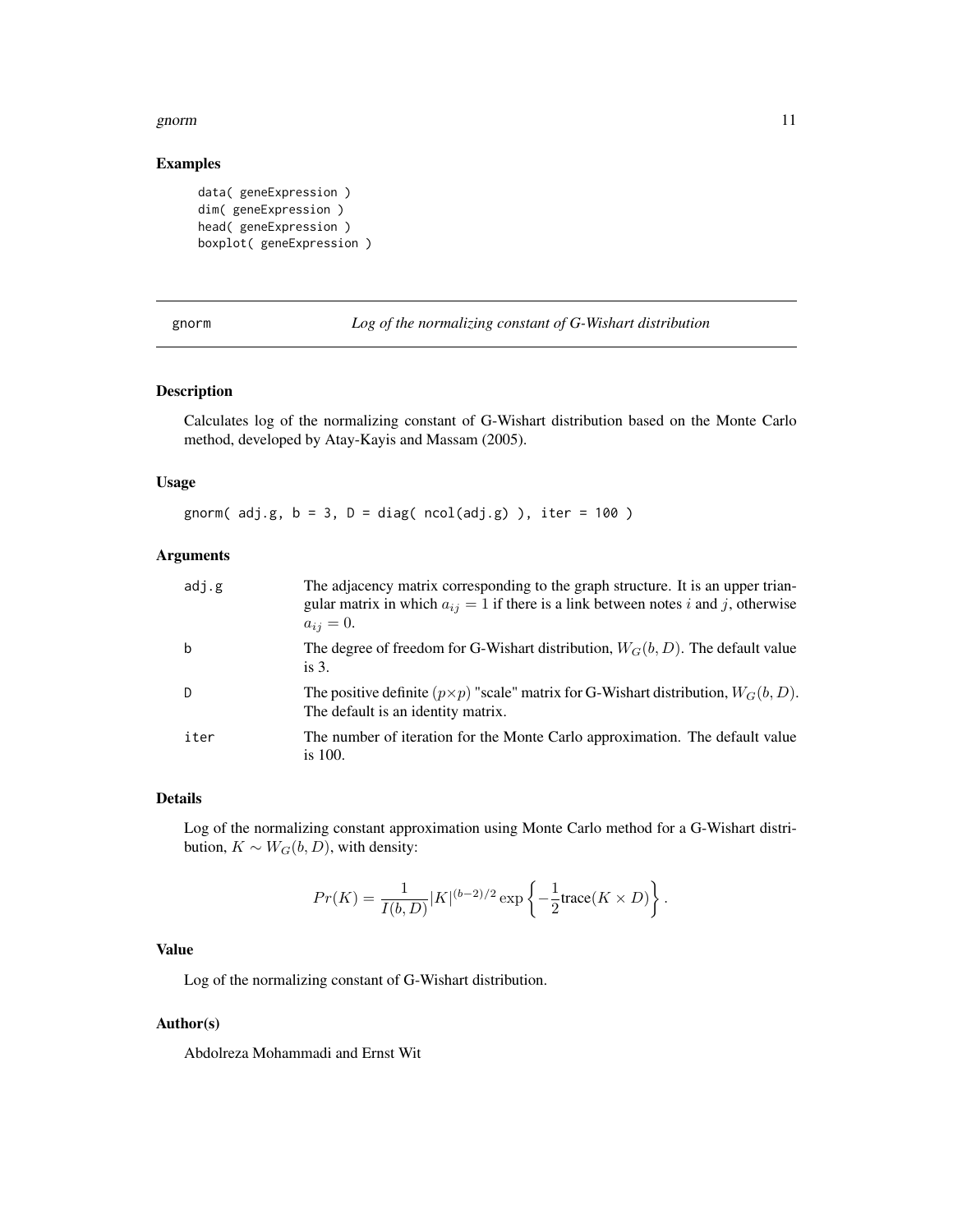## <span id="page-11-0"></span>References

Atay-Kayis, A. and H. Massam (2005). A monte carlo method for computing the marginal likelihood in nondecomposable Gaussian graphical models, *Biometrika*, 92(2):317-335

Mohammadi, A. and E. Wit (2015). Bayesian Structure Learning in Sparse Gaussian Graphical Models, *Bayesian Analysis*, 10(1):109-138

#### Examples

```
adj.g \leftarrow matrix(C(0, 0, 1,0,0,1,
                   0,0,0), 3, 3, byrow = TRUE )
# adj.g: adjacency matrix of graph with 3 nodes and 2 links
gnorm(adj.g, b = 3, D = diag(3))
```
pgraph *Posterior probabilities of the graphs*

#### Description

Provides the estimated posterior probabilities for the most likely graphs or a specific graph.

#### Usage

pgraph(  $b$ dgraph.obj, number.g = 4,  $a$ dj\_g = NULL )

## Arguments

| bdgraph.obj | An object of S3 class "bdgraph", from function bdgraph.                                                                                                                                                                                                         |
|-------------|-----------------------------------------------------------------------------------------------------------------------------------------------------------------------------------------------------------------------------------------------------------------|
| number.g    | The number of graphs with the highest posterior probabilities to be shown (de-<br>fault is 4). This option is ignored if $'adj_g'$ is specified.                                                                                                                |
| adj_g       | An adjacency matrix corresponding to a graph structure. It is an upper triangular<br>matrix in which $a_{ij} = 1$ if there is a link between notes i and j, otherwise<br>$a_{ij} = 0$ . It also can be an object of S3 class "sim", from function bdgraph. sim. |

#### Value

| selected_g | The graphs with the highest posterior probabilities.                                 |
|------------|--------------------------------------------------------------------------------------|
| prob_g     | A vector of the posterior probabilities of the graphs corresponding to 'selected_g'. |

#### Author(s)

Abdolreza Mohammadi and Ernst Wit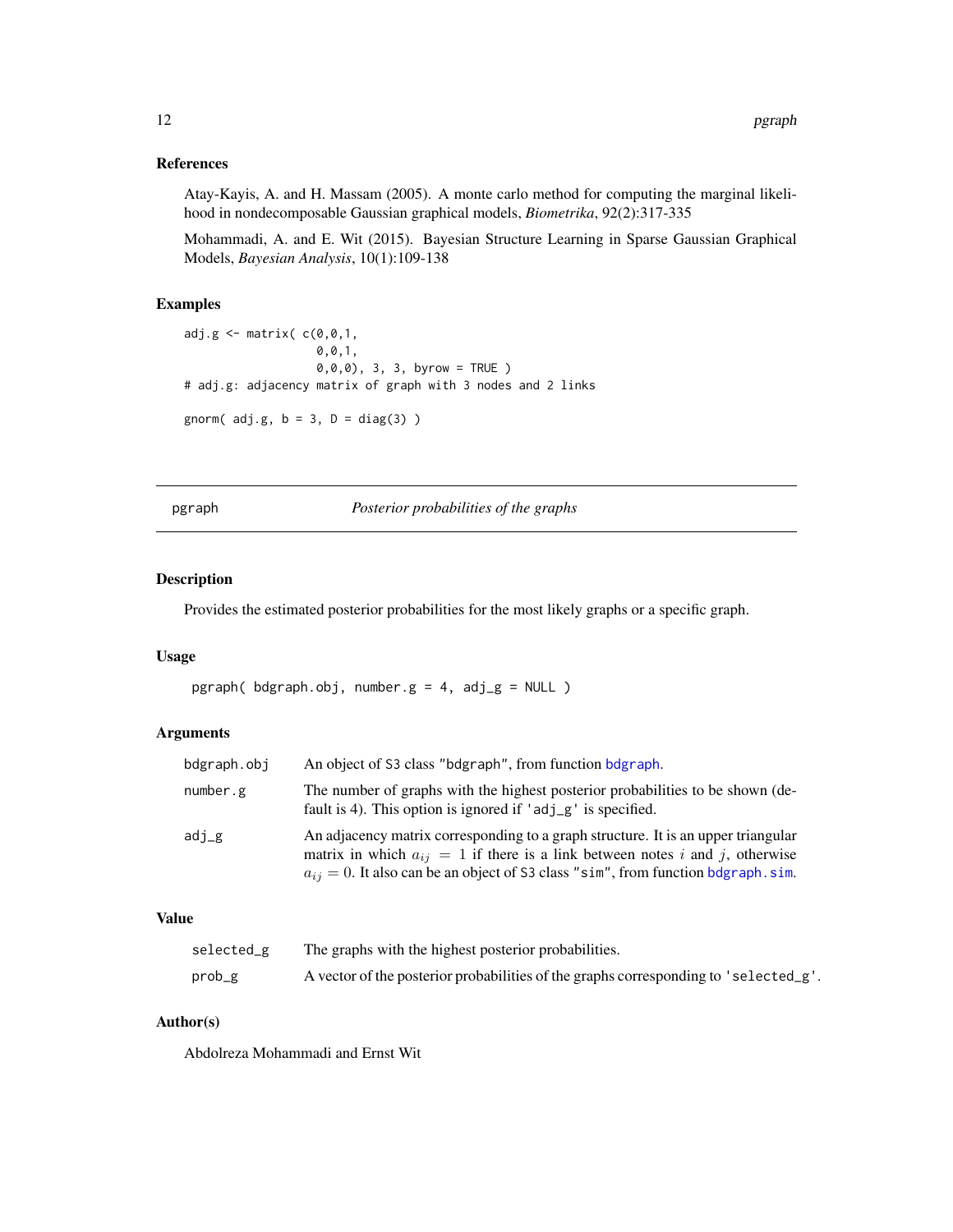#### <span id="page-12-0"></span>plinks that the contract of the contract of the contract of the contract of the contract of the contract of the contract of the contract of the contract of the contract of the contract of the contract of the contract of th

#### References

Mohammadi, A. and E. Wit (2015). Bayesian Structure Learning in Sparse Gaussian Graphical Models, *Bayesian Analysis*, 10(1):109-138

Mohammadi, A. and E. Wit (2015). BDgraph: An R Package for Bayesian Structure Learning in Graphical Models, *arXiv:1501.05108*

Mohammadi, A., F. Abegaz Yazew, E. van den Heuvel, and E. Wit (2015). Bayesian Gaussian Copula Graphical Modeling for Dupuytren Disease, *arXiv:1501.04849*

## See Also

[bdgraph](#page-2-1)

#### Examples

```
## Not run:
# Generating multivariate normal data from a 'random' graph
data.sim <- bdgraph.sim(n = 50, p = 6, size = 6, vis = TRUE)
bdgraph.obj <- bdgraph( data = data.sim, save.all = TRUE )
# Estimated posterior probability of the true graph
pgraph( bdgraph.obj, adj_g = data.sim )
# Estimated posterior probability of first and second graphs with highest probabilities
pgraph( bdgraph.obj, number.g = 2 )
## End(Not run)
```
plinks *Estimated posterior link probabilities*

#### Description

Provides the estimated posterior link probabilities for all possible links in the graph.

## Usage

```
plinks( bdgraph.obj, round = 3 )
```
## Arguments

| bdgraph.obj | An object of S3 class "bdgraph", from function bdgraph.                                                |
|-------------|--------------------------------------------------------------------------------------------------------|
| round       | A value for rounding all probabilities to the specified number of decimal places<br>(default is $3$ ). |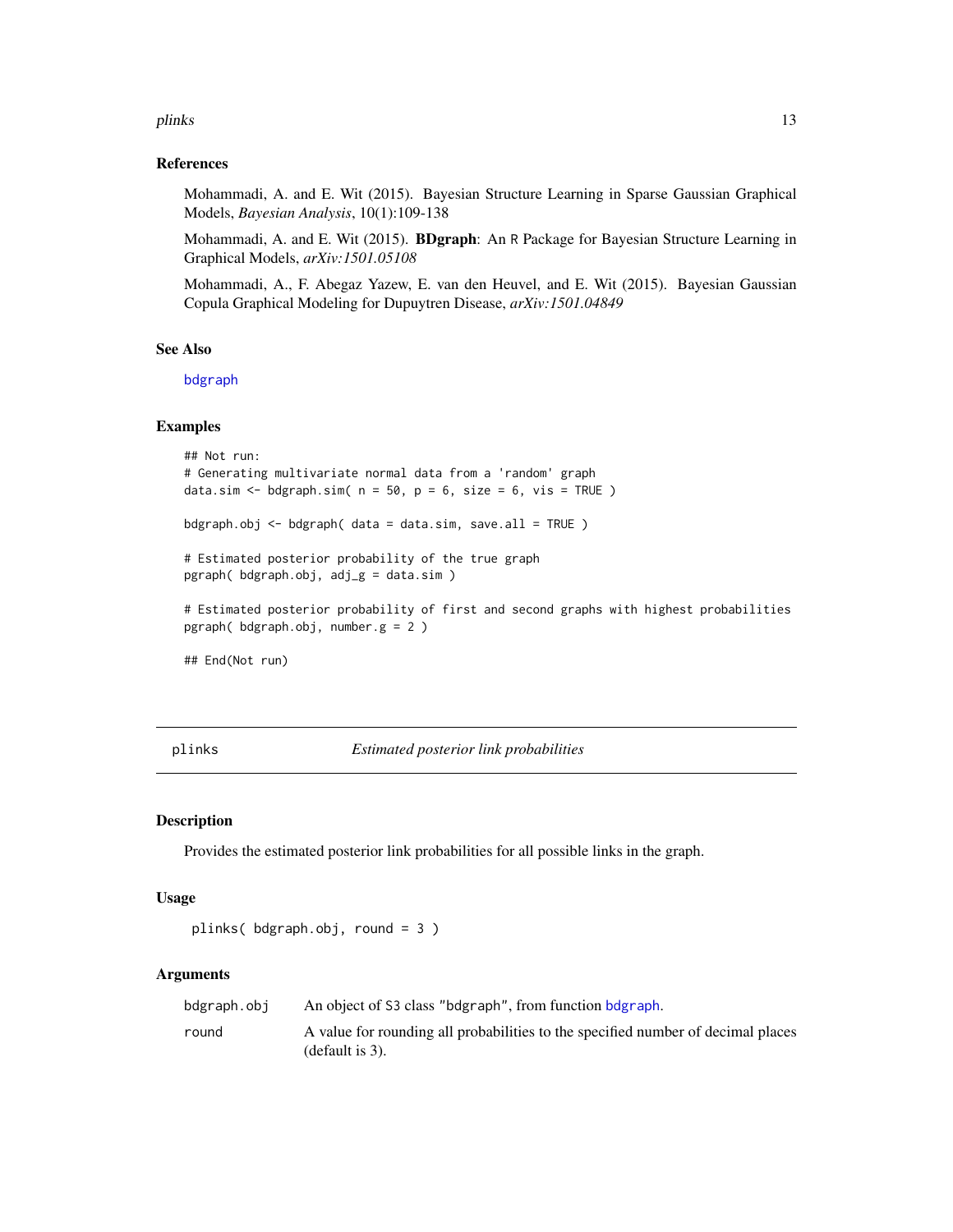#### <span id="page-13-0"></span>Value

p\_links An upper triangular matrix which corresponds the estimated posterior probabilities for all possible links.

#### Author(s)

Abdolreza Mohammadi and Ernst Wit

#### References

Mohammadi, A. and E. Wit (2015). Bayesian Structure Learning in Sparse Gaussian Graphical Models, *Bayesian Analysis*, 10(1):109-138

Mohammadi, A. and E. Wit (2015). **BDgraph**: An R Package for Bayesian Structure Learning in Graphical Models, *arXiv:1501.05108*

Mohammadi, A., F. Abegaz Yazew, E. van den Heuvel, and E. Wit (2015). Bayesian Gaussian Copula Graphical Modeling for Dupuytren Disease, *arXiv:1501.04849*

## See Also

[bdgraph](#page-2-1) and [bdgraph.sim](#page-5-1)

#### Examples

```
## Not run:
# Generating multivariate normal data from a 'circle' graph
data.sim \leq bdgraph.sim( n = 70, p = 6, graph = "circle", vis = TRUE)
bdgraph.obj <- bdgraph( data = data.sim, iter = 10000 )
plinks( bdgraph.obj, round = 2 )
## End(Not run)
```
plot.bdgraph *Plot function for* S3 *class* "bdgraph"

#### **Description**

Visualizes structure of the selected graphs which could be a graph with links for which their estimated posterior probabilities are greater than 0.5 or graph with the highest posterior probability.

#### Usage

```
## S3 method for class 'bdgraph'
plot(x, cut = 0.5, number.g = 1, layout = layout.circle, ...)
```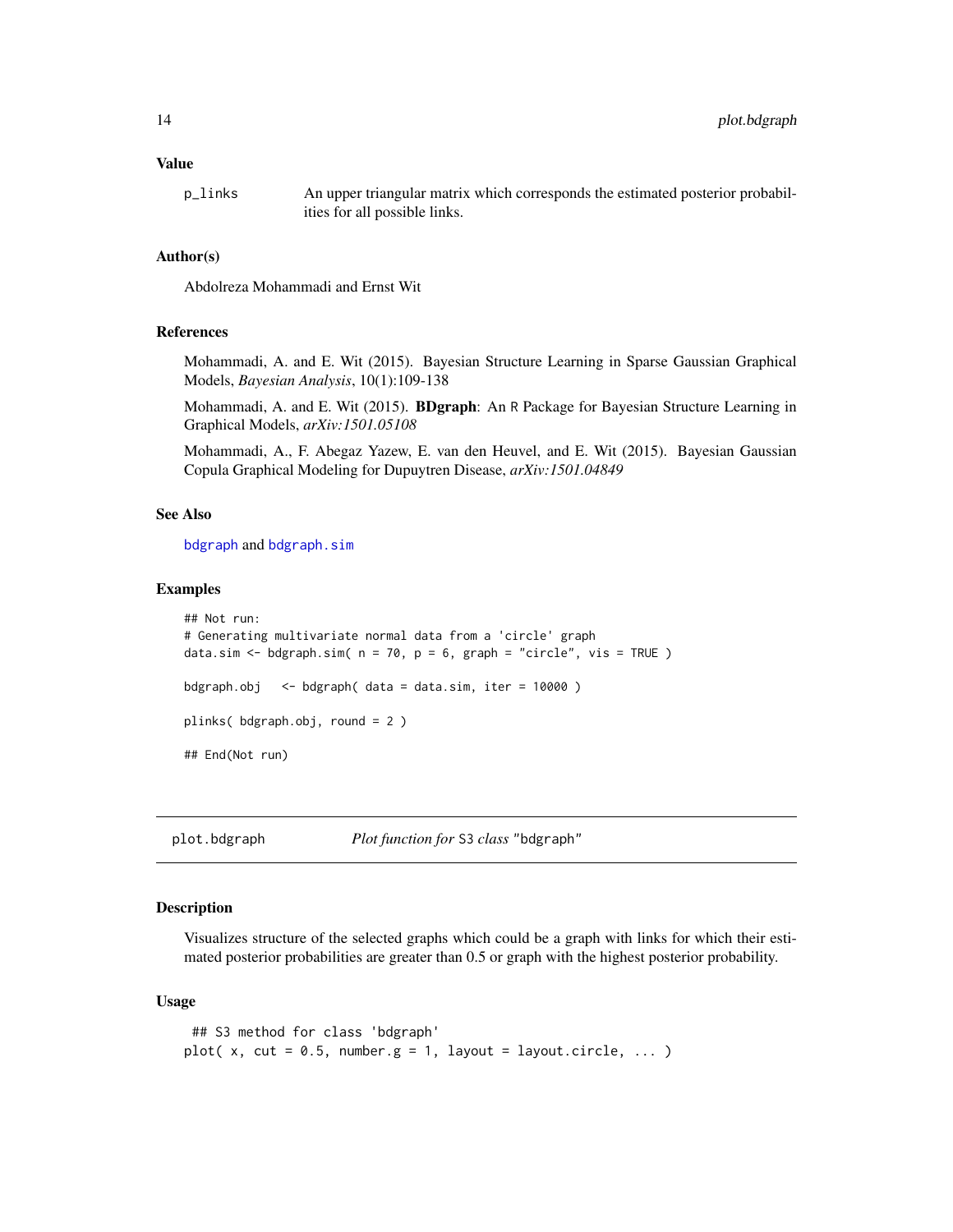## plot.bdgraph 15

## Arguments

| $\mathsf{x}$ | An object of S3 class "bdgraph", from function bdgraph.                                                                                   |
|--------------|-------------------------------------------------------------------------------------------------------------------------------------------|
| cut          | Threshold for including the links in the selected graph based on the estimated<br>posterior probabilities of the links; See the examples. |
| number.g     | The number of graphs with the highest probabilities (default is 1).                                                                       |
| layout       | The vertex placement algorithm which is according to <b>igraph</b> package. The<br>default is "layout.circle".                            |
| $\cdot$      | System reserved (no specific usage).                                                                                                      |

#### Author(s)

Abdolreza Mohammadi and Ernst Wit

## References

Mohammadi, A. and E. Wit (2015). Bayesian Structure Learning in Sparse Gaussian Graphical Models, *Bayesian Analysis*, 10(1):109-138

Mohammadi, A. and E. Wit (2015). **BDgraph**: An R Package for Bayesian Structure Learning in Graphical Models, *arXiv:1501.05108*

Mohammadi, A., F. Abegaz Yazew, E. van den Heuvel, and E. Wit (2015). Bayesian Gaussian Copula Graphical Modeling for Dupuytren Disease, *arXiv:1501.04849*

## See Also

#### [bdgraph](#page-2-1)

## Examples

```
## Not run:
# Generating multivariate normal data from a 'random' graph
data.sim \leq bdgraph.sim( n = 50, p = 6, size = 7, vis = TRUE )
bdgraph.obj <- bdgraph( data = data.sim )
plot( bdgraph.obj )
bdgraph.obj <- bdgraph( data = data.sim, save.all = TRUE )
plot( bdgraph.obj, number.g = 4 )
plot( bdgraph.obj, cut = 0.4 )
## End(Not run)
```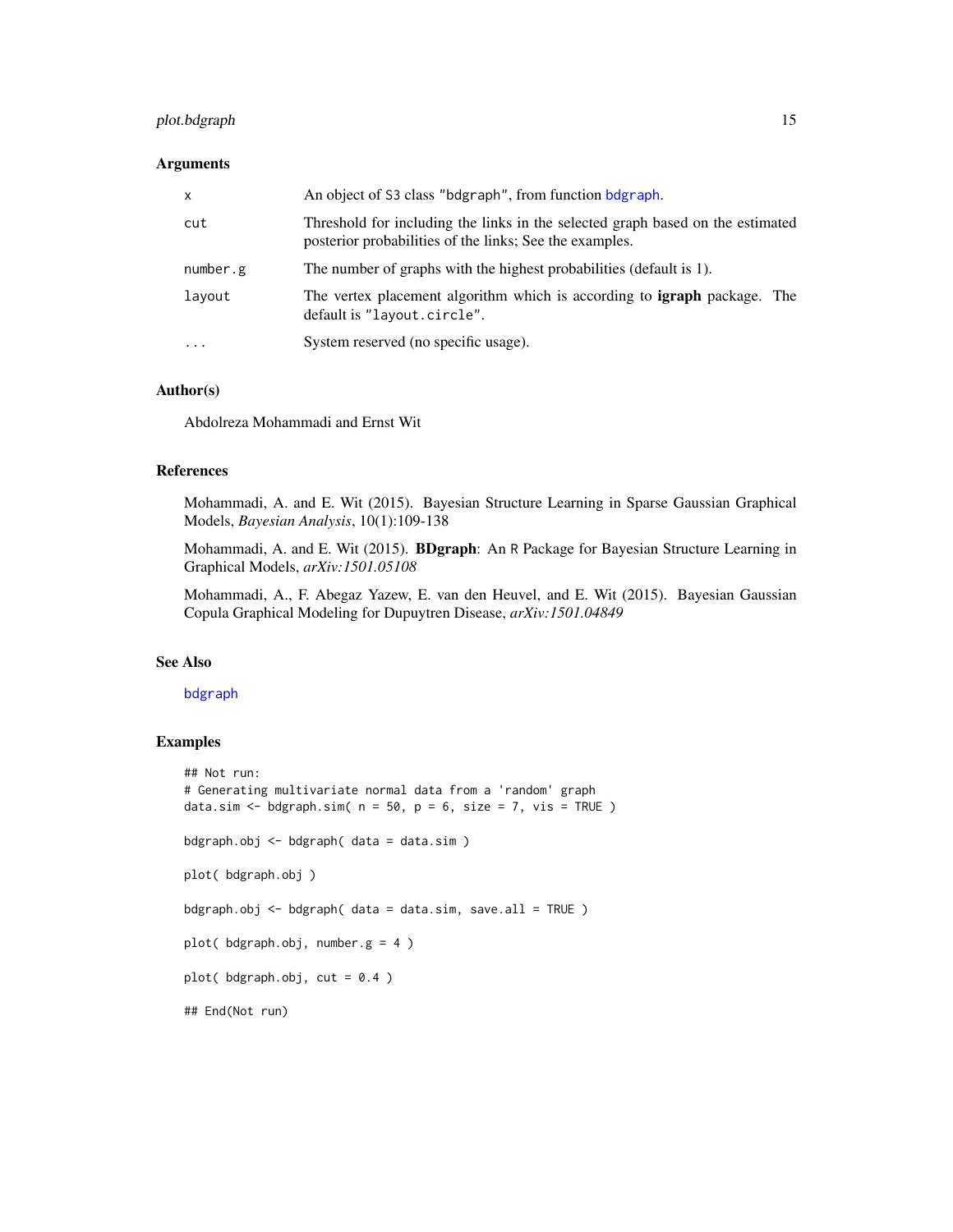<span id="page-15-0"></span>

#### Description

Visualizes structure of the true graph.

#### Usage

## S3 method for class 'sim'  $plot(x, main = NULL, layout = layout.circle, ...)$ 

#### Arguments

| X        | An object of S3 class "sim", from function bdgraph.sim.                                                        |  |
|----------|----------------------------------------------------------------------------------------------------------------|--|
| main     | Graphical parameter (see plot).                                                                                |  |
| layout   | The vertex placement algorithm which is according to <b>igraph</b> package. The<br>default is "layout.circle". |  |
| $\cdots$ | System reserved (no specific usage).                                                                           |  |

## Author(s)

Abdolreza Mohammadi and Ernst Wit

## References

Mohammadi, A. and E. Wit (2015). Bayesian Structure Learning in Sparse Gaussian Graphical Models, *Bayesian Analysis*, 10(1):109-138

Mohammadi, A. and E. Wit (2015). **BDgraph**: An R Package for Bayesian Structure Learning in Graphical Models, *arXiv:1501.05108v2*

Mohammadi, A., F. Abegaz Yazew, E. van den Heuvel, and E. Wit (2015). Bayesian Gaussian Copula Graphical Modeling for Dupuytren Disease, *arXiv:1501.04849v2*

#### See Also

[bdgraph](#page-2-1)

## Examples

```
## Not run:
# Generating synthetic multivariate normal data from a 'random' graph
data.sim \leq bdgraph.sim( n = 10, p = 15 )
plot( data.sim )
## End(Not run)
```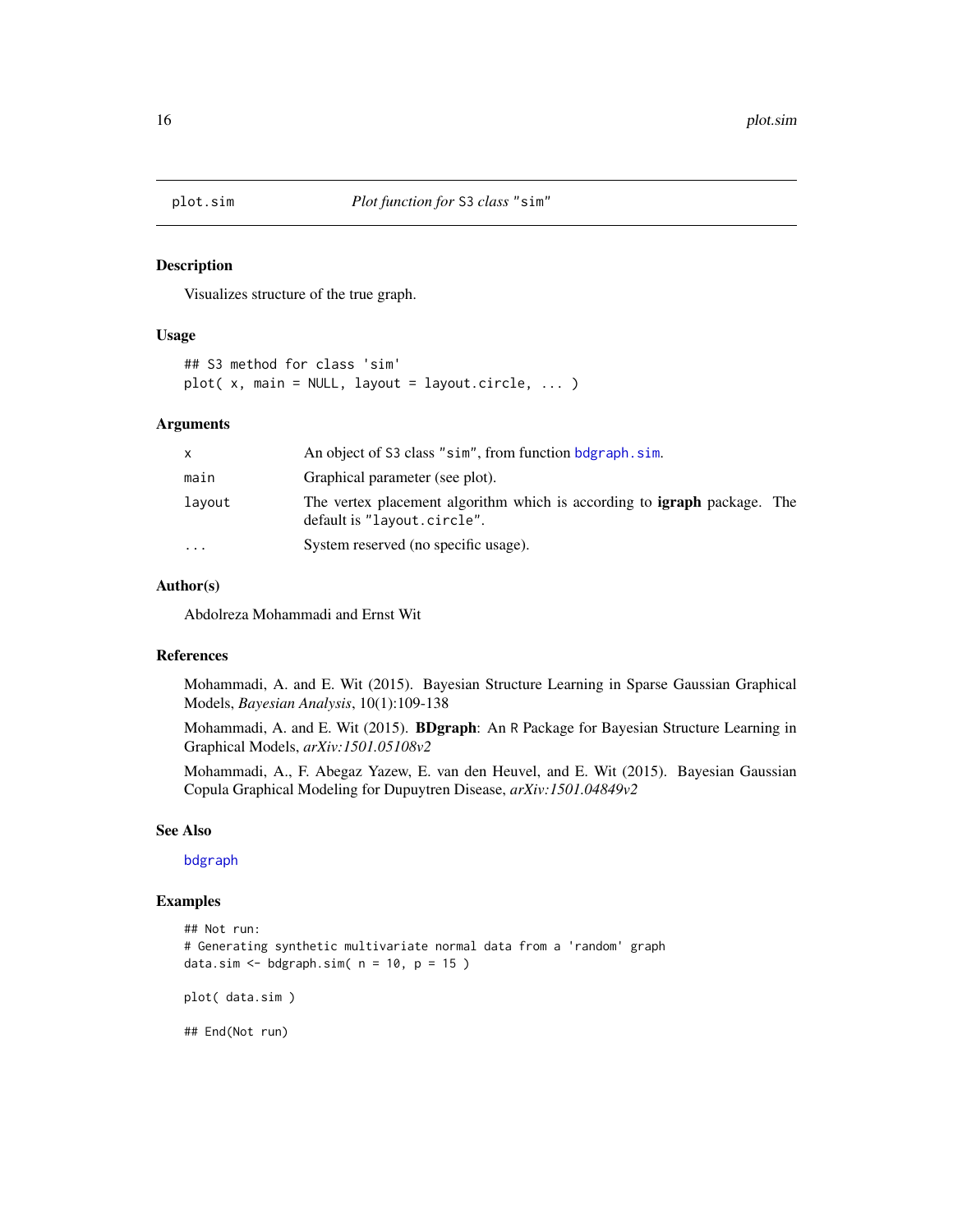<span id="page-16-0"></span>

## Description

Visualizes the cumulative occupancy fractions of all possible links in the graph. It can be used for monitoring the convergence of the sampling algorithms, BDMCMC and RJMCMC.

## Usage

```
plotcoda( bdgraph.obj, thin = NULL, control = TRUE, main = NULL, ... )
```
## Arguments

| bdgraph.obj | An object of S3 class "bdgraph", from function bdgraph.                                                                          |
|-------------|----------------------------------------------------------------------------------------------------------------------------------|
| thin        | An option for getting fast result for a cumulative plot according to part of the<br><i>iteration.</i>                            |
| control     | Logical: if TRUE (default) and the number of nodes is greater than 15, then 100<br>links randomly is selected for visualization. |
| main        | Graphical parameter (see plot).                                                                                                  |
| $\ddotsc$   | System reserved (no specific usage).                                                                                             |

#### Details

Note that a spending time for this function depends on the number of nodes.

For fast result, you can choose bigger value for the 'thin' option.

## Author(s)

Abdolreza Mohammadi and Ernst Wit

## References

Mohammadi, A. and E. Wit (2015). Bayesian Structure Learning in Sparse Gaussian Graphical Models, *Bayesian Analysis*, 10(1):109-138

Mohammadi, A. and E. Wit (2015). BDgraph: An R Package for Bayesian Structure Learning in Graphical Models, *arXiv:1501.05108*

Mohammadi, A., F. Abegaz Yazew, E. van den Heuvel, and E. Wit (2015). Bayesian Gaussian Copula Graphical Modeling for Dupuytren Disease, *arXiv:1501.04849*

## See Also

[bdgraph](#page-2-1)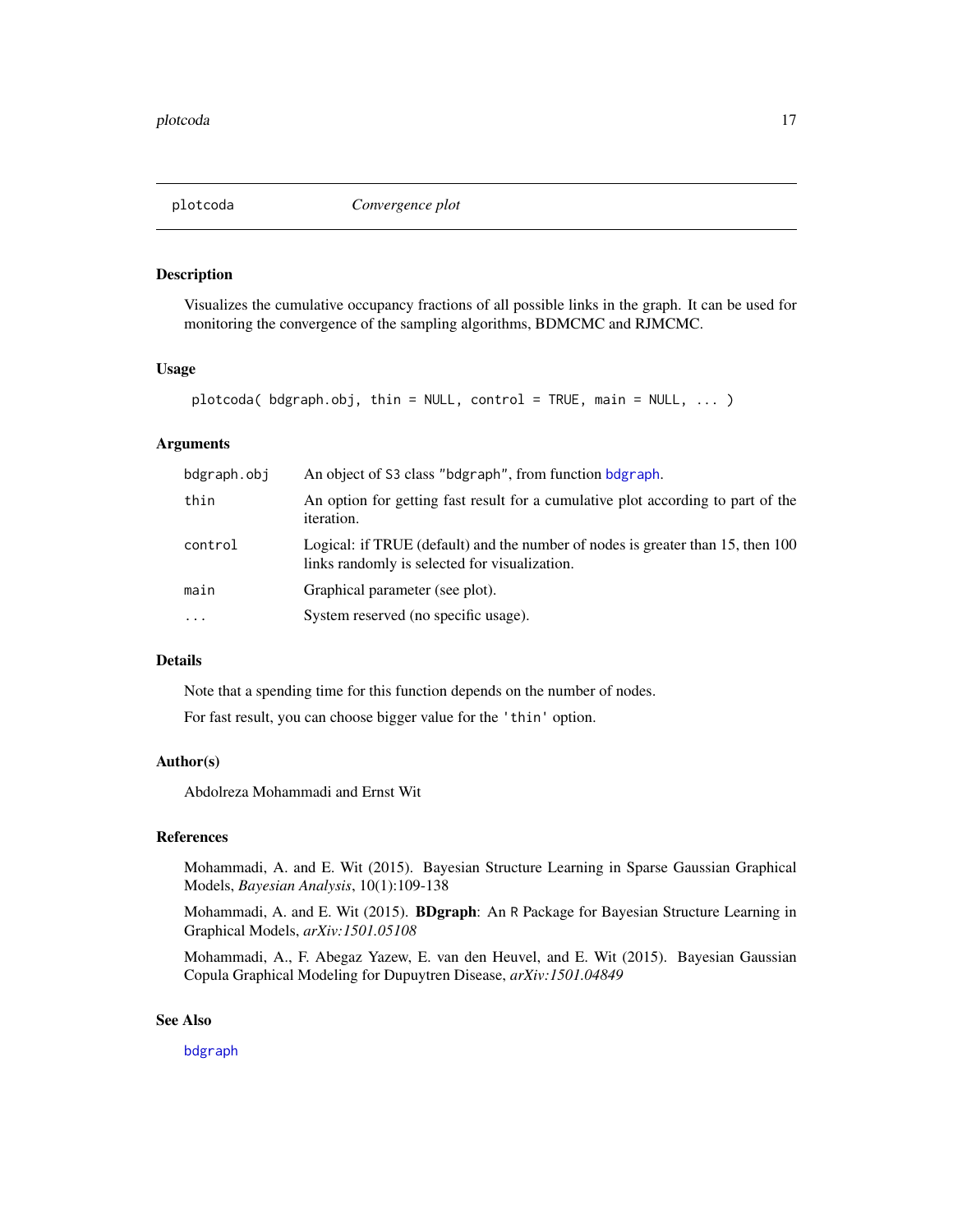## Examples

```
## Not run:
# Generating multivariate normal data from a 'circle' graph
data.sim <- bdgraph.sim(n = 50, p = 6, graph = "circle", vis = TRUE)
bdgraph.obj <- bdgraph( data = data.sim, iter = 10000, burnin = 0, save.all = TRUE)
plotcoda( bdgraph.obj )
## End(Not run)
```
plotroc *ROC plot*

#### Description

Draws the ROC curve according to the true graph structure for object of S3 class "bdgraph", from function [bdgraph](#page-2-1).

## Usage

plotroc( sim.obj, bdgraph.obj, bdgraph.obj2 = NULL, bdgraph.obj3 = NULL, cut.num = 20, smooth = FALSE, label = TRUE )

## Arguments

| sim.obj      | An object of S3 class "sim", from function bdgraph.sim. It also can be the<br>adjacency matrix corresponding to the true graph structure in which $a_{ij} = 1$ if<br>there is a link between notes i and j, otherwise $a_{ij} = 0$ .   |
|--------------|----------------------------------------------------------------------------------------------------------------------------------------------------------------------------------------------------------------------------------------|
| bdgraph.obj  | An object of S3 class "bdgraph", from function bdgraph. It also can be an<br>upper triangular matrix corresponding to the estimated posterior probabilities<br>for all possible links.                                                 |
| bdgraph.obj2 | An object of S3 class "bdgraph", from function bdgraph. It also can be an<br>upper triangular matrix corresponding to the estimated posterior probabilities<br>for all possible links. It is for comparing two different approaches.   |
| bdgraph.obj3 | An object of S3 class "bdgraph", from function bdgraph. It also can be an<br>upper triangular matrix corresponding to the estimated posterior probabilities<br>for all possible links. It is for comparing three different approaches. |
| cut.num      | Number of cut points. The default value is 20.                                                                                                                                                                                         |
| smooth       | Logical: for smoothing the ROC curve. The default is FALSE.                                                                                                                                                                            |
| label        | Logical: for adding legend to the ROC plot. The default is TRUE.                                                                                                                                                                       |
|              |                                                                                                                                                                                                                                        |

### Author(s)

Abdolreza Mohammadi and Ernst Wit

<span id="page-17-0"></span>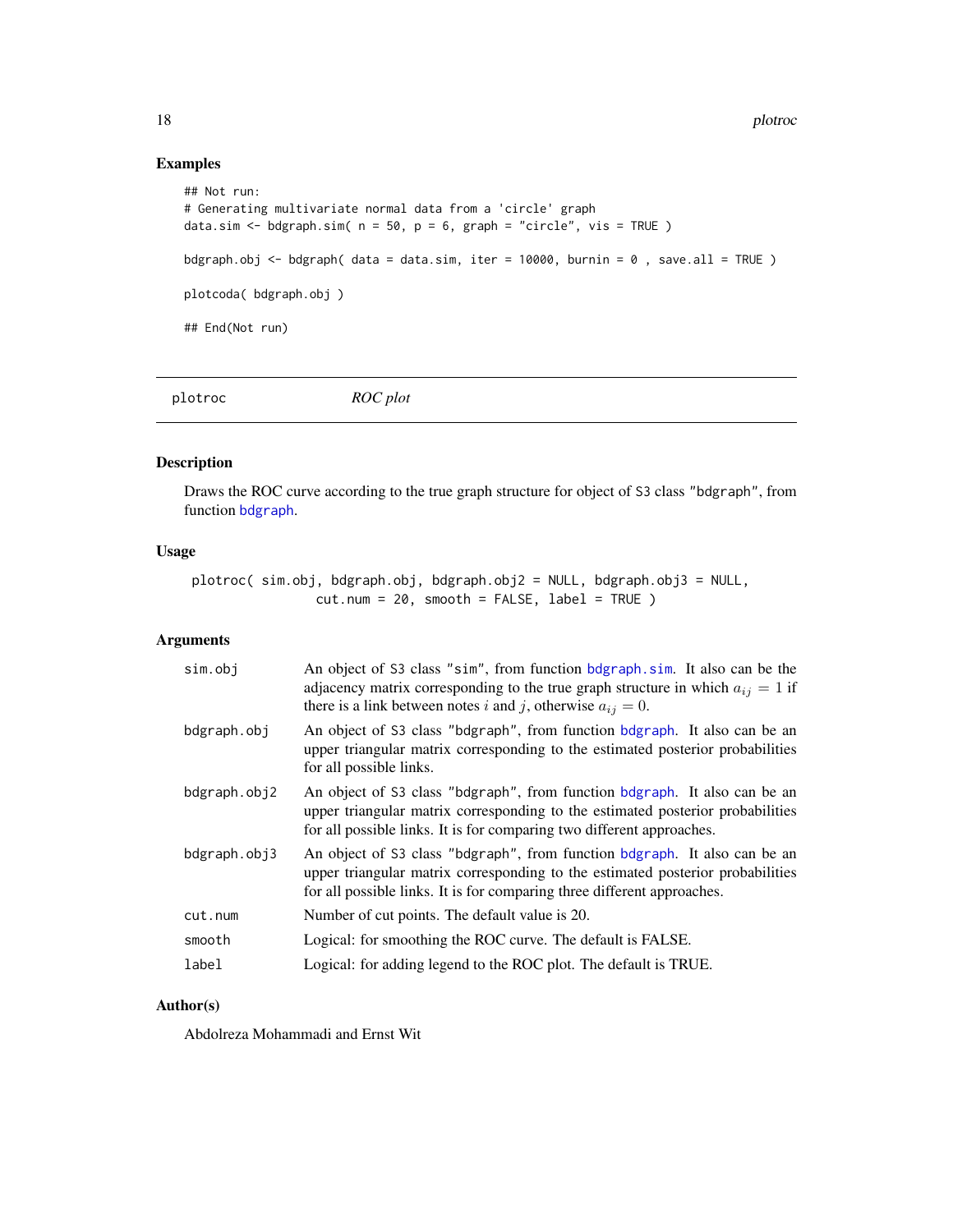## <span id="page-18-0"></span>print.bdgraph 19

#### References

Mohammadi, A. and E. Wit (2015). Bayesian Structure Learning in Sparse Gaussian Graphical Models, *Bayesian Analysis*, 10(1):109-138

Mohammadi, A. and E. Wit (2015). **BDgraph**: An R Package for Bayesian Structure Learning in Graphical Models, *arXiv:1501.05108*

Mohammadi, A., F. Abegaz Yazew, E. van den Heuvel, and E. Wit (2015). Bayesian Gaussian Copula Graphical Modeling for Dupuytren Disease, *arXiv:1501.04849*

#### See Also

[bdgraph](#page-2-1) and [compare](#page-7-1)

#### Examples

```
## Not run:
# Generating multivariate normal data from a 'random' graph
data.sim \leq bdgraph.sim( n = 30, p = 6, size = 7, vis = TRUE )
```

```
# Runing sampling algorithm
bdgraph.obj <- bdgraph( data = data.sim, iter = 10000 )
# Comparing the results
plotroc( data.sim, bdgraph.obj )
```

```
# To compare the results based on CGGMs approach
bdgraph.obj2 <- bdgraph( data = data.sim, method = "gcgm", iter = 10000 )
# Comparing the resultss
plotroc( data.sim, bdgraph.obj, bdgraph.obj2, label = FALSE )
legend( "bottomright", c( "GGMs", "GCGMs"), lty = c( 1, 2), col = c( 1, 4))
```
## End(Not run)

print.bdgraph *Print function for* S3 *class* "bdgraph"

#### Description

Prints the information about the selected graph which could be a graph with links for which their estimated posterior probabilities are greater than 0.5 or graph with the highest posterior probability. It provides adjacency matrix, size and posterior probability of the selected graph.

#### Usage

```
## S3 method for class 'bdgraph'
print(x, round = 3, ... )
```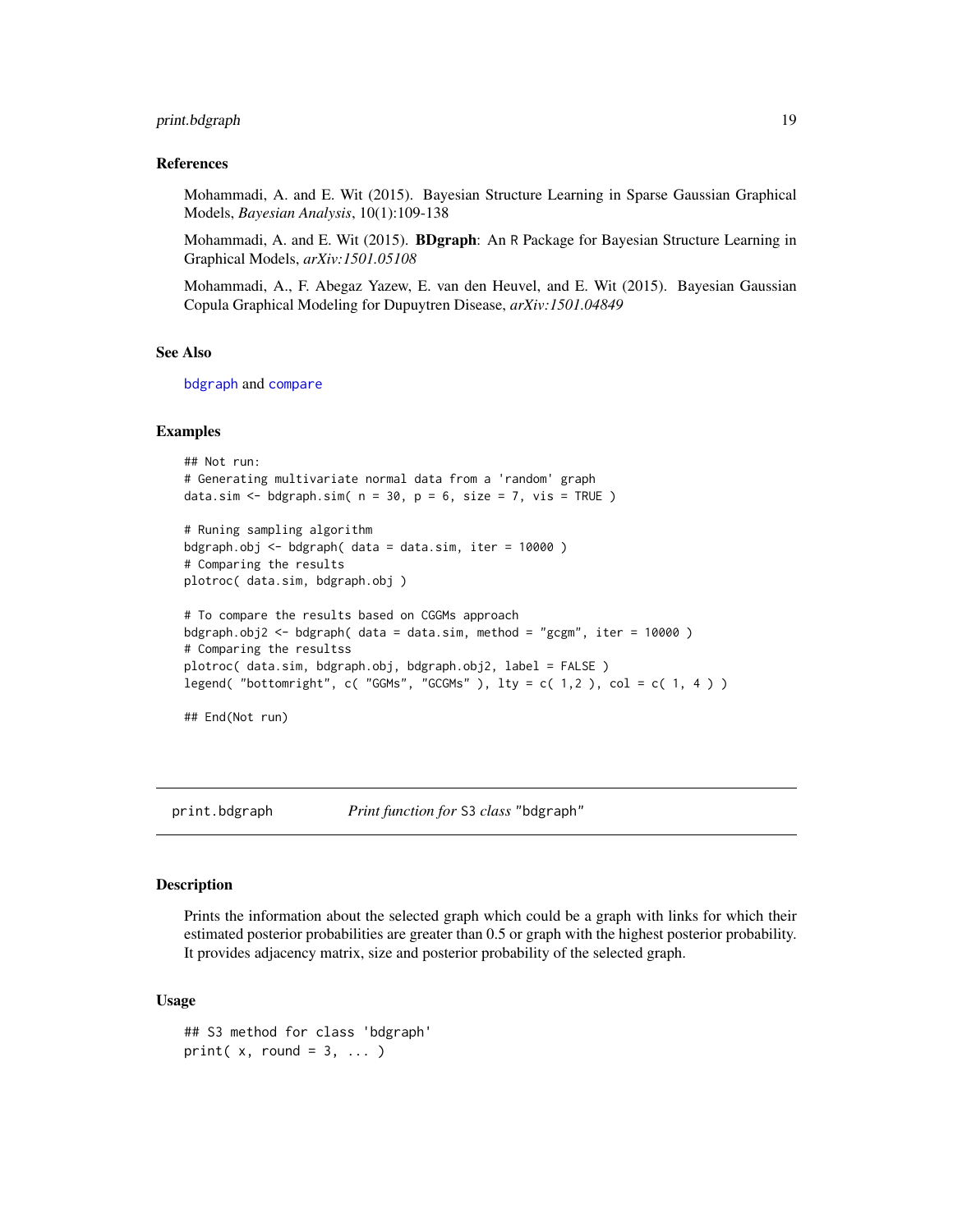#### <span id="page-19-0"></span>**Arguments**

|                         | An object of S3 class "bdgraph", from function bdgraph.                                            |
|-------------------------|----------------------------------------------------------------------------------------------------|
| round                   | A value to round the probabilities to the specified number of decimal places<br>(default is $3$ ). |
| $\cdot$ $\cdot$ $\cdot$ | System reserved (no specific usage).                                                               |

## Author(s)

Abdolreza Mohammadi and Ernst Wit

#### References

Mohammadi, A. and E. Wit (2015). Bayesian Structure Learning in Sparse Gaussian Graphical Models, *Bayesian Analysis*, 10(1):109-138

Mohammadi, A. and E. Wit (2015). **BDgraph**: An R Package for Bayesian Structure Learning in Graphical Models, *arXiv:1501.05108*

Mohammadi, A., F. Abegaz Yazew, E. van den Heuvel, and E. Wit (2015). Bayesian Gaussian Copula Graphical Modeling for Dupuytren Disease, *arXiv:1501.04849*

#### See Also

[bdgraph](#page-2-1)

## Examples

```
## Not run:
# Generating multivariate normal data from a 'random' graph
data.sim \leq bdgraph.sim( n = 50, p = 6, vis = TRUE )
bdgraph.obj <- bdgraph( data = data.sim )
print( bdgraph.obj )
## End(Not run)
```
print.sim *Print function for* S3 *class* "sim"

## Description

Prints the information about the type of data, the sample size, the graph type, the number of nodes, number of links and sparsity of the true graph.

#### Usage

```
## S3 method for class 'sim'
print( x, ... )
```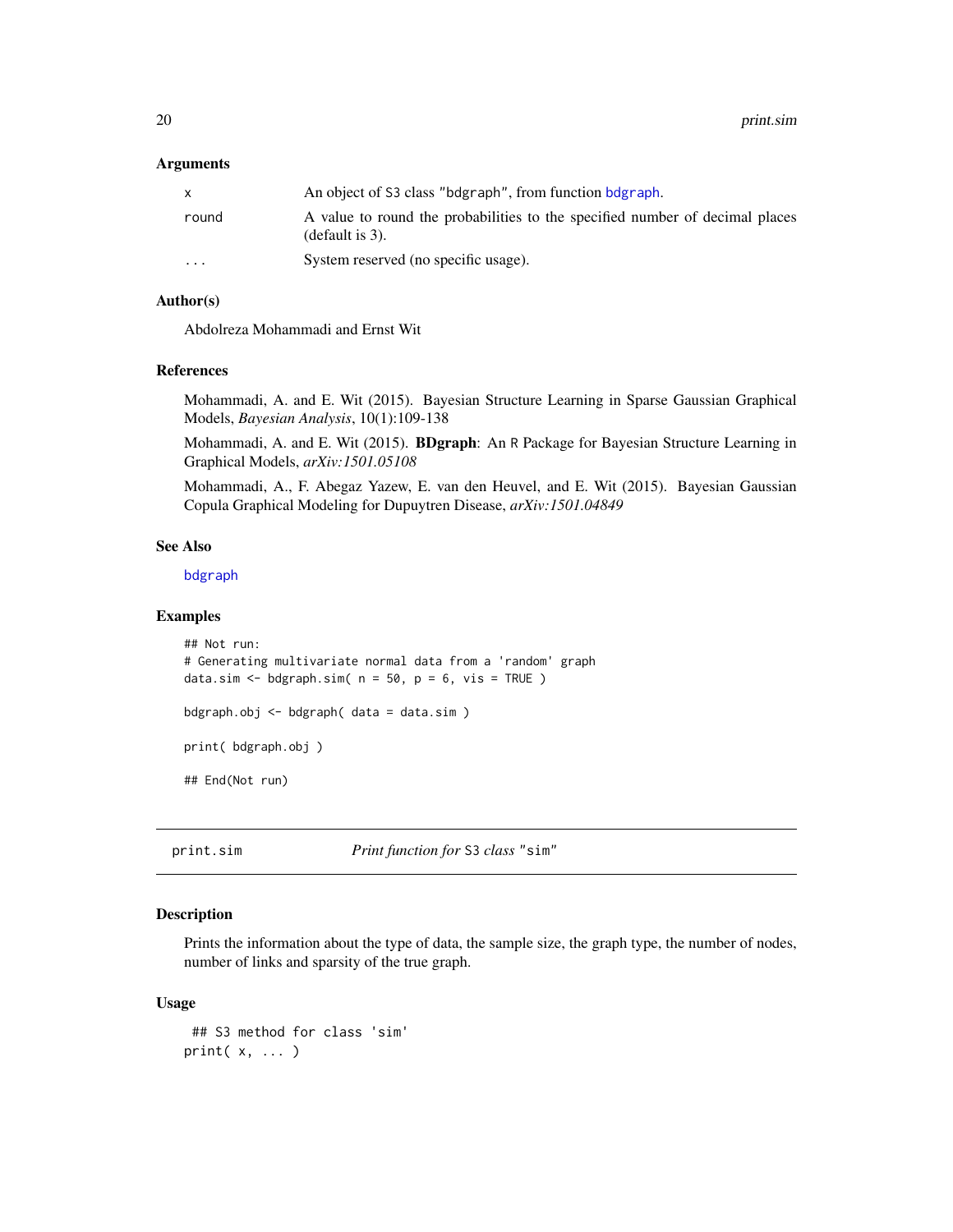#### <span id="page-20-0"></span>rgwish 21

#### **Arguments**

|          | An object of S3 class "sim", from function bdgraph, sim. |
|----------|----------------------------------------------------------|
| $\cdots$ | System reserved (no specific usage).                     |

#### Author(s)

Abdolreza Mohammadi and Ernst Wit

## References

Mohammadi, A. and E. Wit (2015). Bayesian Structure Learning in Sparse Gaussian Graphical Models, *Bayesian Analysis*, 10(1):109-138

Mohammadi, A. and E. Wit (2015). BDgraph: An R Package for Bayesian Structure Learning in Graphical Models, *arXiv:1501.05108v2*

Mohammadi, A., F. Abegaz Yazew, E. van den Heuvel, and E. Wit (2015). Bayesian Gaussian Copula Graphical Modeling for Dupuytren Disease, *arXiv:1501.04849v2*

## See Also

[bdgraph.sim](#page-5-1)

#### Examples

```
## Not run:
# Generating multivariate normal data from a 'random' graph
data.sim <- bdgraph.sim(n = 20, p = 10, vis = TRUE)
print( data.sim )
```
## End(Not run)

rgwish *Sampling from G-Wishart distribution*

## Description

Generates random matrices, distributed according to the G-Wishart distribution with parameters b and D,  $W_G(b, D)$ .

## Usage

rgwish(  $n = 1$ , adj.g = NULL,  $b = 3$ ,  $D = NULL$  )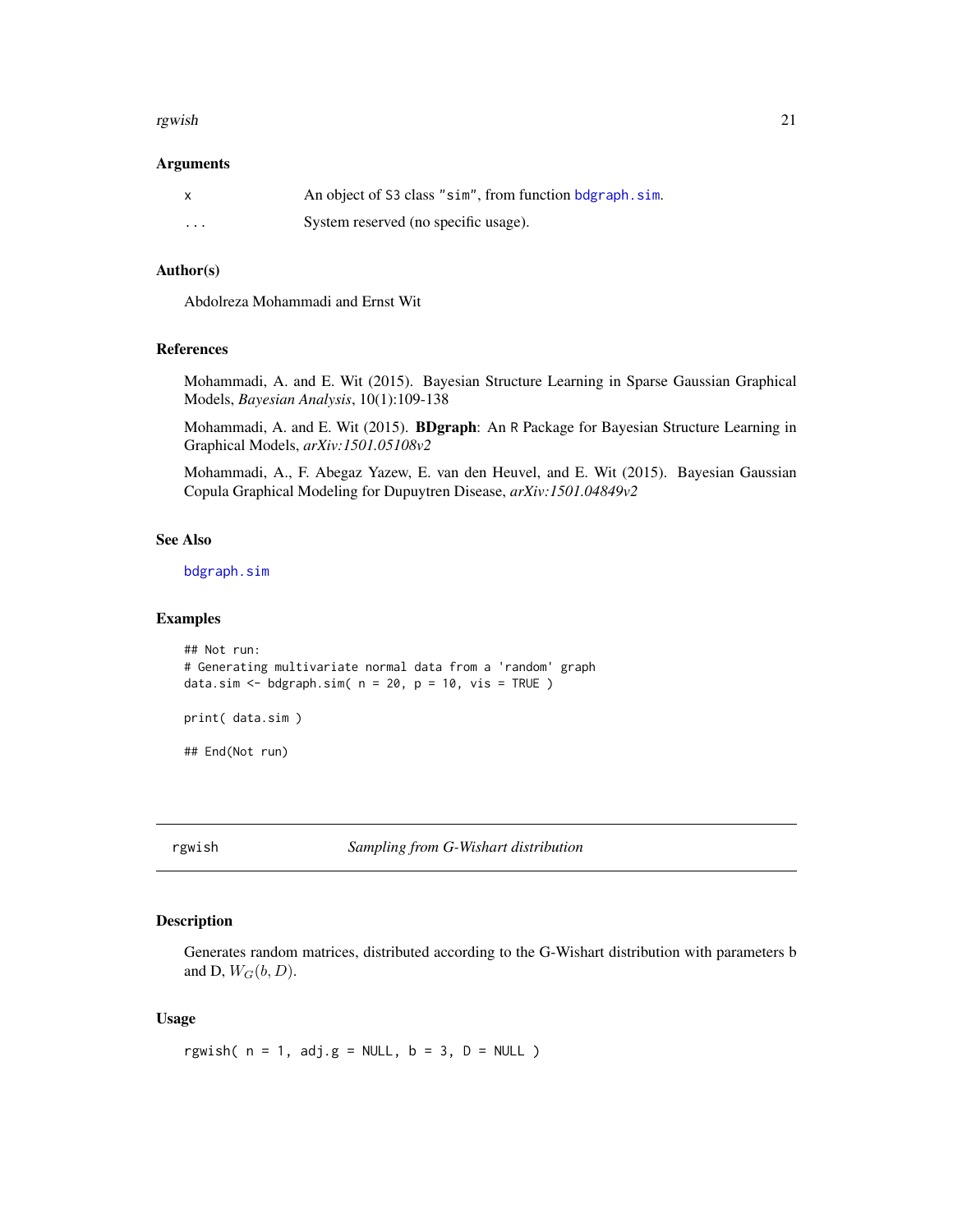#### Arguments

| n.    | The number of samples required. The default value is 1.                                                                                                                                           |
|-------|---------------------------------------------------------------------------------------------------------------------------------------------------------------------------------------------------|
| adj.g | The adjacency matrix corresponding to the graph structure. It should be an<br>upper triangular matrix in which $a_{ij} = 1$ if there is a link between notes i and j,<br>otherwise $a_{ij} = 0$ . |
| b     | The degree of freedom for G-Wishart distribution, $W_G(b, D)$ . The default value<br>is $3$ .                                                                                                     |
| D     | The positive definite $(p \times p)$ "scale" matrix for G-Wishart distribution, $W_G(b, D)$ .<br>The default is an identity matrix.                                                               |

#### Details

Sampling from G-Wishart distribution,  $K \sim W_G(b, D)$ , with density:

$$
Pr(K) \propto |K|^{(b-2)/2} \exp \left\{-\frac{1}{2} \text{trace}(K \times D)\right\},\,
$$

which  $b > 2$  is the degree of freedom and D is a symmetric positive definite matrix.

#### Value

A numeric array, say A, of dimension  $(p \times p \times n)$ , where each  $A[, i]$  is a positive definite matrix, a realization of the G-Wishart distribution,  $W_G(b, D)$ .

## Author(s)

Abdolreza Mohammadi and Ernst Wit

## References

Lenkoski, A. (2013). A direct sampler for G-Wishart variates, *Stat*, 2:119-128

Mohammadi, A. and E. Wit (2015). Bayesian Structure Learning in Sparse Gaussian Graphical Models, *Bayesian Analysis*, 10(1):109-138

Mohammadi, A. and E. Wit (2015). **BDgraph**: An R Package for Bayesian Structure Learning in Graphical Models, *arXiv:1501.05108*

Mohammadi, A., F. Abegaz Yazew, E. van den Heuvel, and E. Wit (2015). Bayesian Gaussian Copula Graphical Modeling for Dupuytren Disease, *arXiv:1501.04849*

### Examples

```
## Not run:
adj.g <- toeplitz( c( 0, 1, rep( 0, 3 ) ) )
adj.g # adjacency of graph with 5 nodes and 4 links
sample \leq rgwish( n = 3, adj.g = adj.g, b = 3, D = diag(5) )
round( sample, 2 )
```
## End(Not run)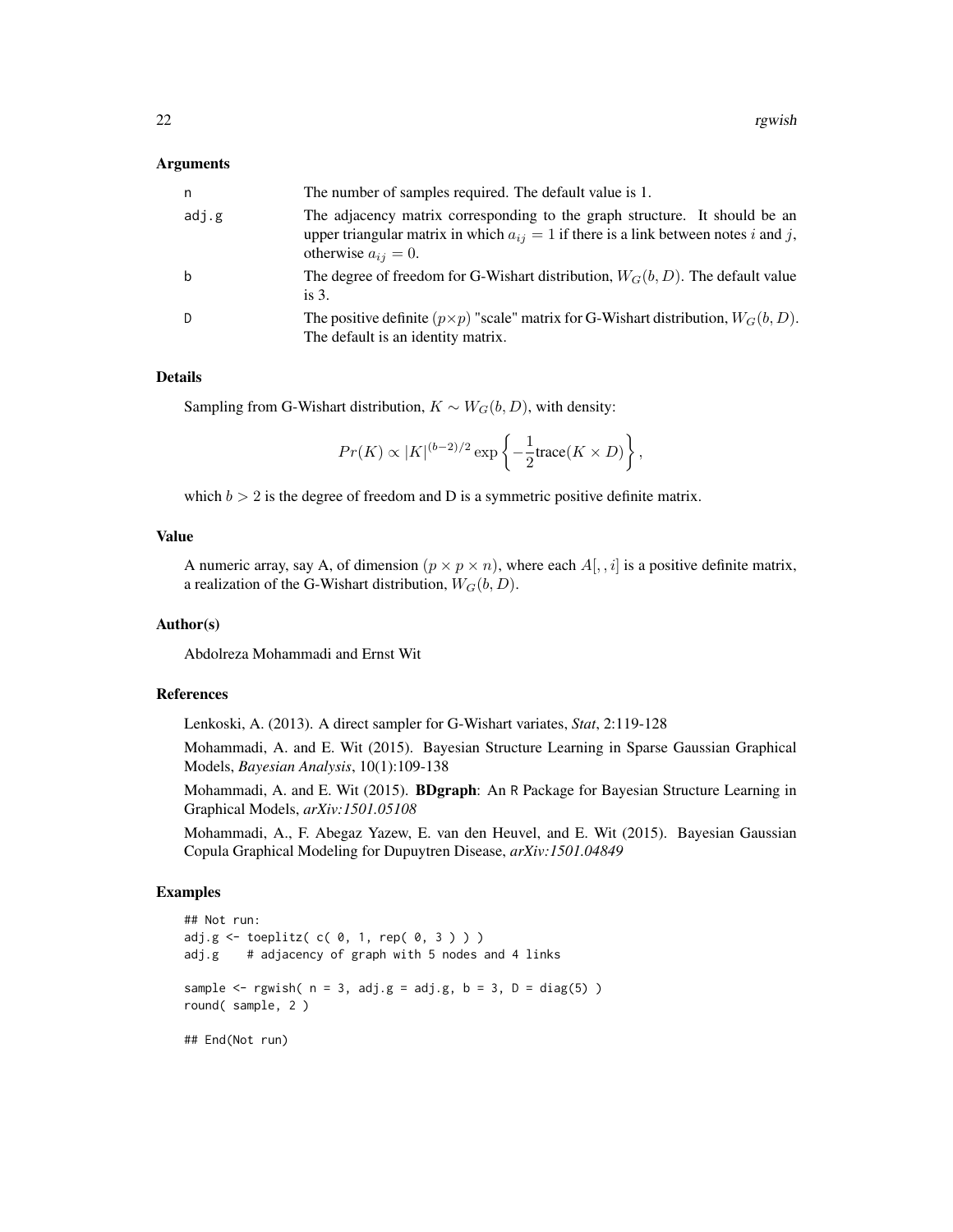#### <span id="page-22-0"></span>Description

Generates random matrices, distributed according to the Wishart distribution with parameters b and D,  $W(b, D)$ .

## Usage

rwish(  $n = 1$ ,  $p = 2$ ,  $b = 3$ ,  $D = diag(p)$  )

## Arguments

| n. | The number of samples required. The default value is 1.                                                                         |
|----|---------------------------------------------------------------------------------------------------------------------------------|
| p  | The number of variables (nodes). The default value is 2.                                                                        |
| b  | The degree of freedom for Wishart distribution, $W(b, D)$ . The default value is                                                |
| D  | The positive definite $(p \times p)$ "scale" matrix for Wishart distribution, $W(b, D)$ .<br>The default is an identity matrix. |

#### Details

Sampling from Wishart distribution,  $K \sim W(b, D)$ , with density:

$$
Pr(K) \propto |K|^{(b-2)/2} \exp \left\{-\frac{1}{2} \text{trace}(K \times D)\right\},\,
$$

which  $b > 2$  is the degree of freedom and D is a symmetric positive definite matrix.

#### Value

A numeric array, say A, of dimension  $(p \times p \times n)$ , where each  $A[$ ,  $i]$  is a positive definite matrix, a realization of the Wishart distribution  $W(b, D)$ .

## Author(s)

Abdolreza Mohammadi and Ernst Wit

## References

Mohammadi, A. and E. Wit (2015). Bayesian Structure Learning in Sparse Gaussian Graphical Models, *Bayesian Analysis*, 10(1):109-138

Mohammadi, A. and E. Wit (2015). **BDgraph**: An R Package for Bayesian Structure Learning in Graphical Models, *arXiv:1501.05108*

Mohammadi, A., F. Abegaz Yazew, E. van den Heuvel, and E. Wit (2015). Bayesian Gaussian Copula Graphical Modeling for Dupuytren Disease, *arXiv:1501.04849*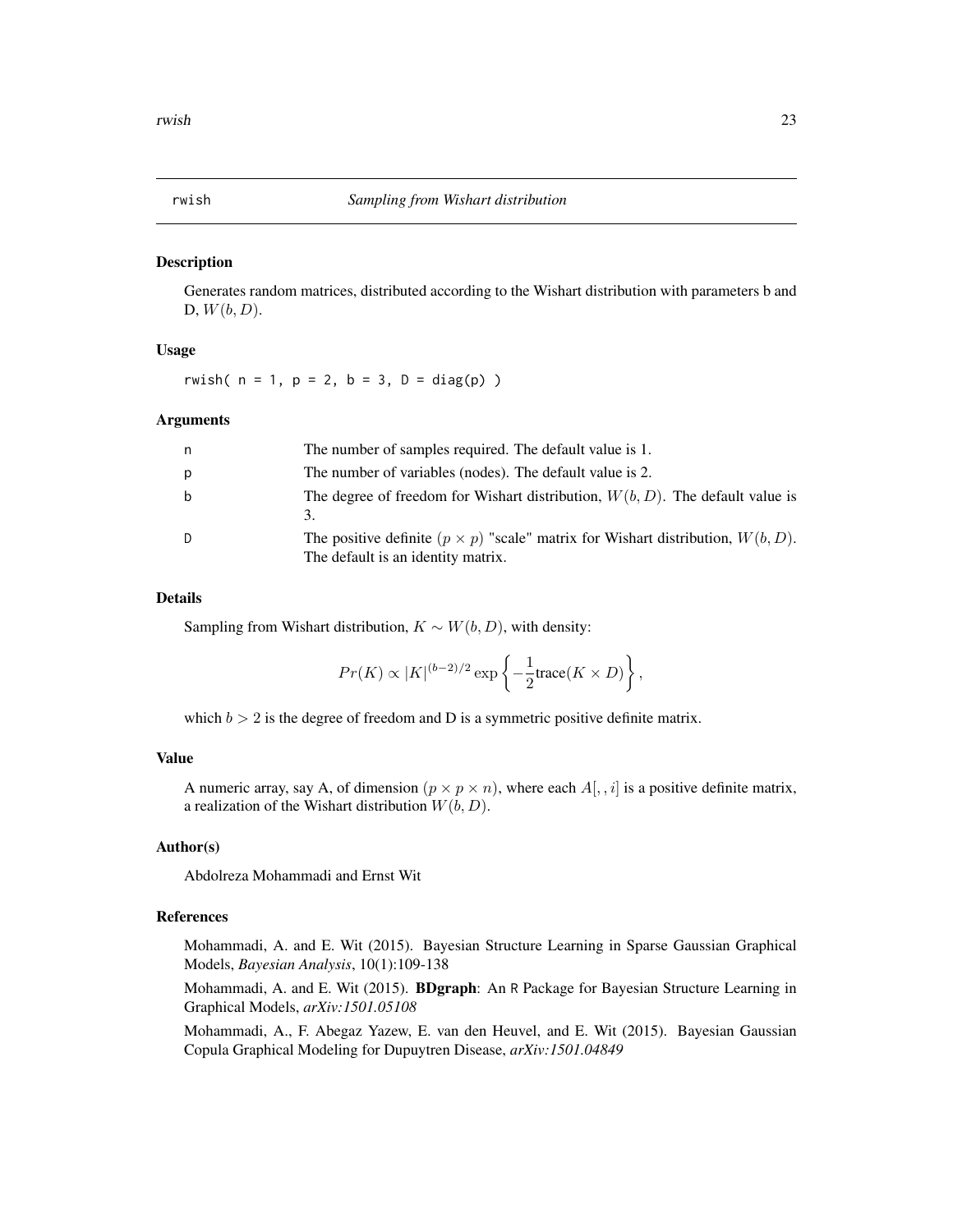24 select the selection of the selection of the selection of the selection of the selection of the selection of the selection of the selection of the selection of the selection of the selection of the selection of the sele

#### Examples

```
## Not run:
p <- 5
sample \leq rwish( n = 3, p = p, b = 3, D = diag(p) )
round( sample, 2 )
## End(Not run)
```
<span id="page-23-1"></span>

select *Graph selection*

#### Description

Provides the selected graph which, based on input, could be a graph with links for which their estimated posterior probabilities are greater than 0.5 (as a default) or a graph with the highest posterior probability; see examples.

### Usage

select( bdgraph.obj, cut = NULL, vis = FALSE )

## Arguments

| bdgraph.obj | An object of S3 class "bdgraph", from function bdgraph.                                                                                   |
|-------------|-------------------------------------------------------------------------------------------------------------------------------------------|
| cut         | Threshold for including the links in the selected graph based on the estimated<br>posterior probabilities of the links; see the examples. |
| vis         | Visualize the selected graph structure. The default value is FALSE.                                                                       |

## Value

G An adjacency matrix corresponding to the selected graph.

#### Author(s)

Abdolreza Mohammadi and Ernst Wit

## References

Mohammadi, A. and E. Wit (2015). Bayesian Structure Learning in Sparse Gaussian Graphical Models, *Bayesian Analysis*, 10(1):109-138

Mohammadi, A. and E. Wit (2015). BDgraph: An R Package for Bayesian Structure Learning in Graphical Models, *arXiv:1501.05108*

Mohammadi, A., F. Abegaz Yazew, E. van den Heuvel, and E. Wit (2015). Bayesian Gaussian Copula Graphical Modeling for Dupuytren Disease, *arXiv:1501.04849*

<span id="page-23-0"></span>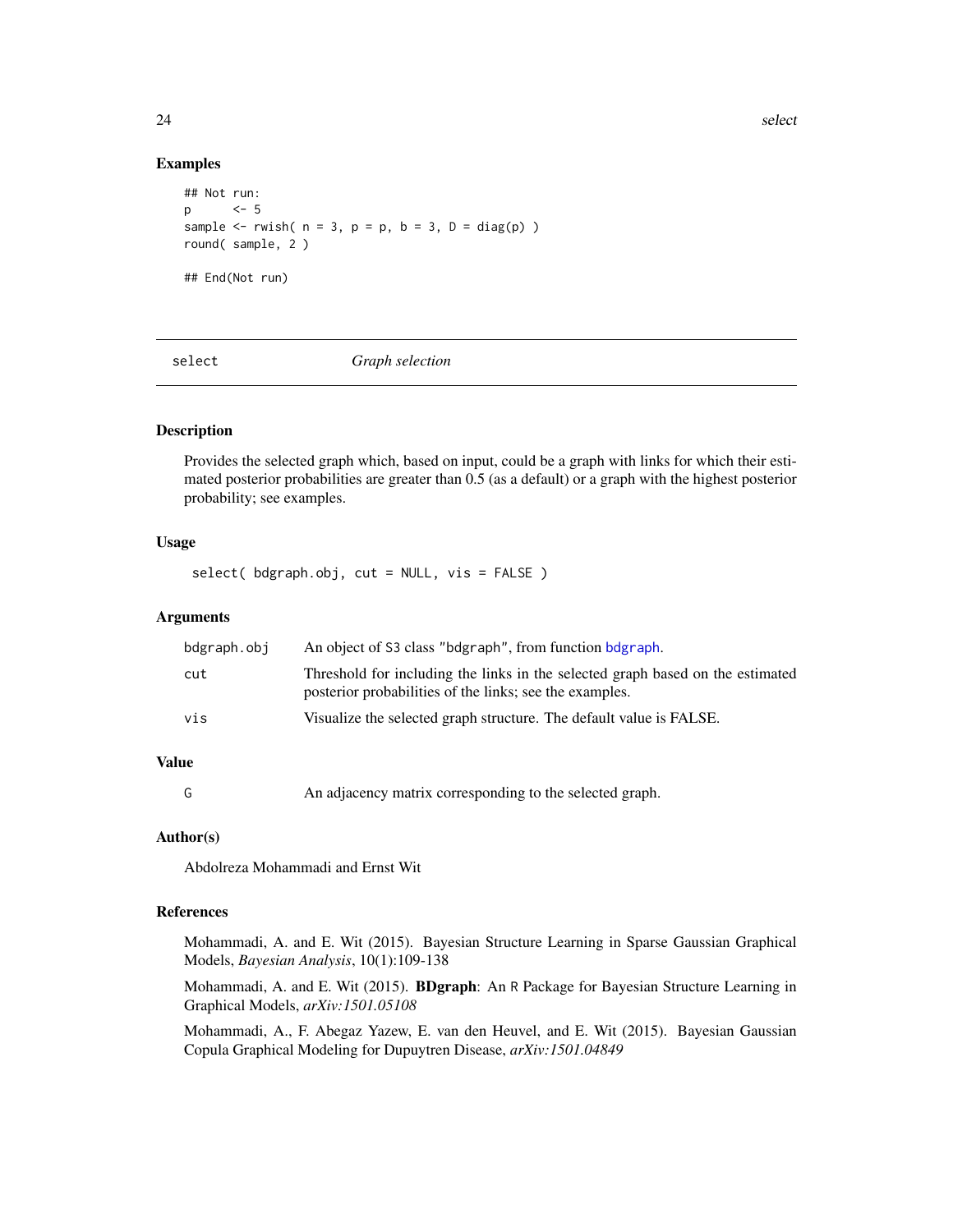## <span id="page-24-0"></span>summary.bdgraph 25

## See Also

[bdgraph](#page-2-1)

## Examples

```
## Not run:
# Generating multivariate normal data from a 'random' graph
data.sim <- bdgraph.sim(n = 50, p = 6, size = 7, vis = TRUE)
bdgraph.obj <- bdgraph( data = data.sim )
select( bdgraph.obj )
bdgraph.obj <- bdgraph( data = data.sim, save.all = TRUE )
select( bdgraph.obj )
select( bdgraph.obj, cut = 0.5, vis = TRUE )
## End(Not run)
```
<span id="page-24-1"></span>summary.bdgraph *Summary function for* S3 *class* "bdgraph"

## Description

Provides a summary of the results for function [bdgraph](#page-2-1).

## Usage

```
## S3 method for class 'bdgraph'
summary( object, vis = TRUE, ... )
```
## Arguments

| object                  | An object of S3 class "bdgraph", from function bdgraph. |
|-------------------------|---------------------------------------------------------|
| vis                     | Visualize the results. The default value is TRUE.       |
| $\cdot$ $\cdot$ $\cdot$ | System reserved (no specific usage).                    |

## Value

| best.graph | The adjacency matrix corresponding to the selected graph which has the highest<br>posterior probability. |
|------------|----------------------------------------------------------------------------------------------------------|
| p_links    | An upper triangular matrix corresponding to the posterior probabilities of all<br>possible links.        |
| K_hat      | The estimated precision matrix.                                                                          |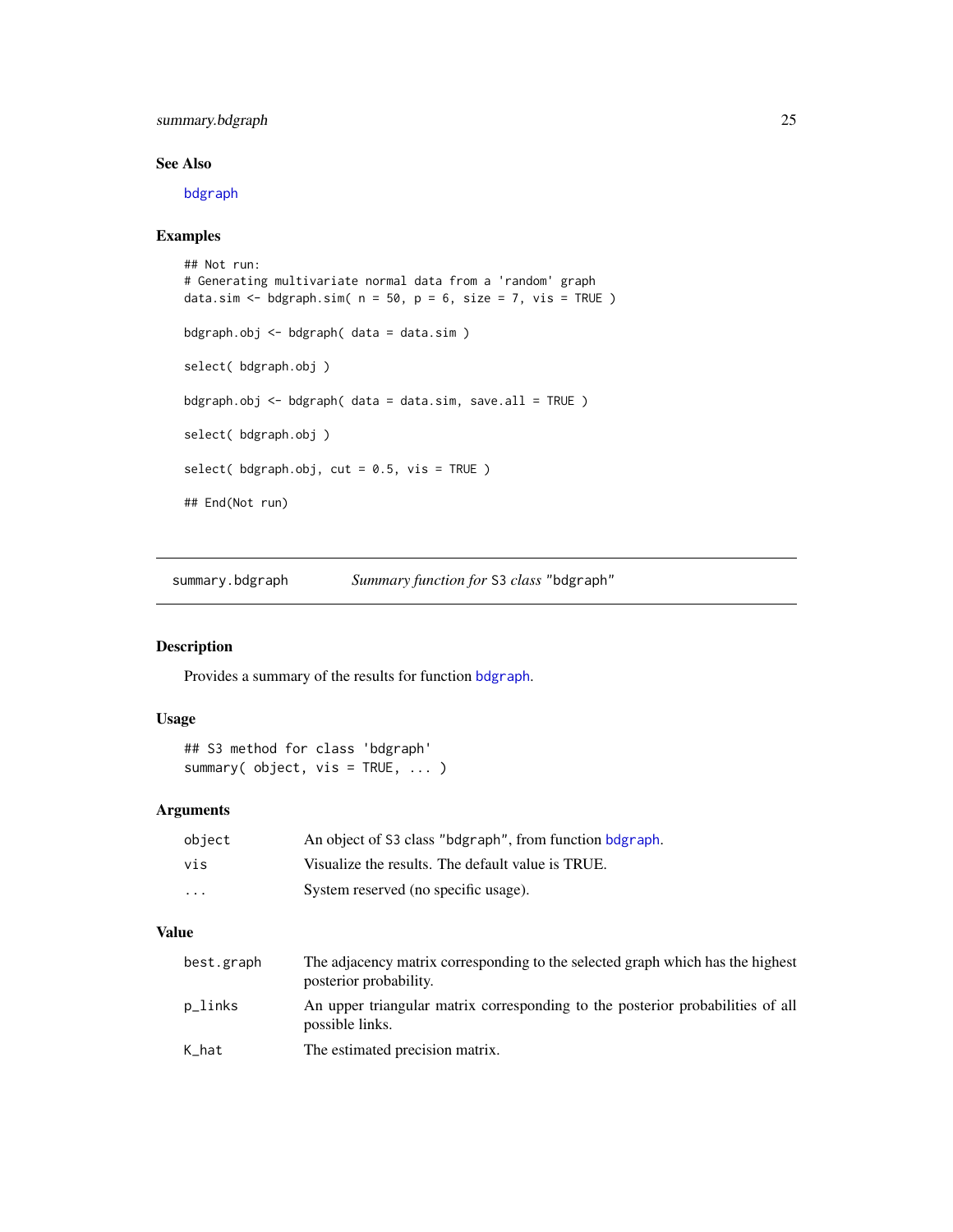#### <span id="page-25-0"></span>Author(s)

Abdolreza Mohammadi and Ernst Wit

#### References

Mohammadi, A. and E. Wit (2015). Bayesian Structure Learning in Sparse Gaussian Graphical Models, *Bayesian Analysis*, 10(1):109-138

Mohammadi, A. and E. Wit (2015). **BDgraph**: An R Package for Bayesian Structure Learning in Graphical Models, *arXiv:1501.05108*

Mohammadi, A., F. Abegaz Yazew, E. van den Heuvel, and E. Wit (2015). Bayesian Gaussian Copula Graphical Modeling for Dupuytren Disease, *arXiv:1501.04849*

#### See Also

[bdgraph](#page-2-1)

### Examples

```
## Not run:
# Generating multivariate normal data from a 'random' graph
data.sim <- bdgraph.sim(n = 50, p = 6, size = 7, vis = TRUE)
bdgraph.obj <- bdgraph( data = data.sim )
summary( bdgraph.obj )
bdgraph.obj \leq bdgraph( data = data.sim, save.all = TRUE )
summary( bdgraph.obj )
summary( bdgraph.obj, vis = FALSE )
## End(Not run)
```
surveyData *Labor force survey data*

#### Description

The survey dataset concerns 1002 males in the U.S labor force, described by Hoff (2007). The seven observed variables which have been measured on various scales are as follow: the income (income), degree (degree), the number of children (children), parents income (pincome), parents degree (pdegree), number of parents children (pchildren), and age (age).

#### Usage

```
data( surveyData )
```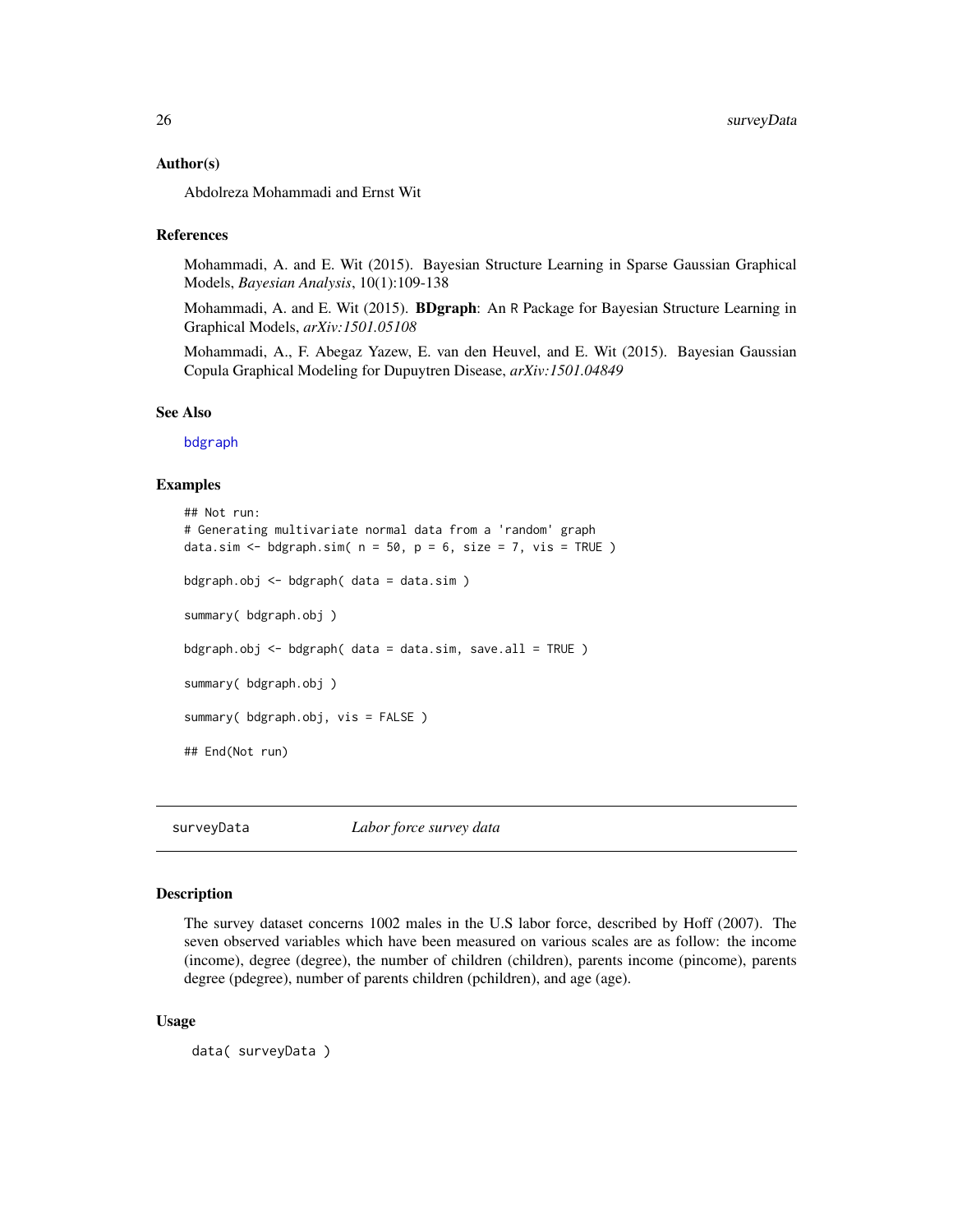#### <span id="page-26-0"></span>traceplot 27

## Format

The format is a matrix with 1002 rows (number of individuals) and 7 column (number of variables).

## References

Hoff, P. (2007). Extending the rank likelihood for semiparametric copula estimation, *The Annals of Applied Statistics, 1(1)*, 265-283.

Mohammadi, A. and E. Wit (2015). BDgraph: An R Package for Bayesian Structure Learning in Graphical Models, *Arxiv preprint arXiv:1501.05108*

#### Examples

```
data( surveyData )
dim( surveyData )
head( surveyData )
boxplot( surveyData )
```
traceplot *Trace plot of graph size*

#### Description

Trace plot for graph size for the objects of S3 class "bdgraph", from function [bdgraph](#page-2-1). It is a tool for monitoring the convergence of the sampling algorithms, BDMCMC and RJMCMC.

#### Usage

traceplot ( bdgraph.obj, acf = FALSE, pacf = FALSE, main = NULL, ... )

## Arguments

| bdgraph.obj | An object of S3 class "bdgraph", from function bdgraph.                       |
|-------------|-------------------------------------------------------------------------------|
| acf         | Visualize the autocorrelation functions for graph size. The default is FALSE. |
| pacf        | Visualize the partial autocorrelations for graph size. The default is FALSE.  |
| main        | Graphical parameter (see plot).                                               |
| $\ddotsc$   | System reserved (no specific usage).                                          |

## Author(s)

Abdolreza Mohammadi and Ernst Wit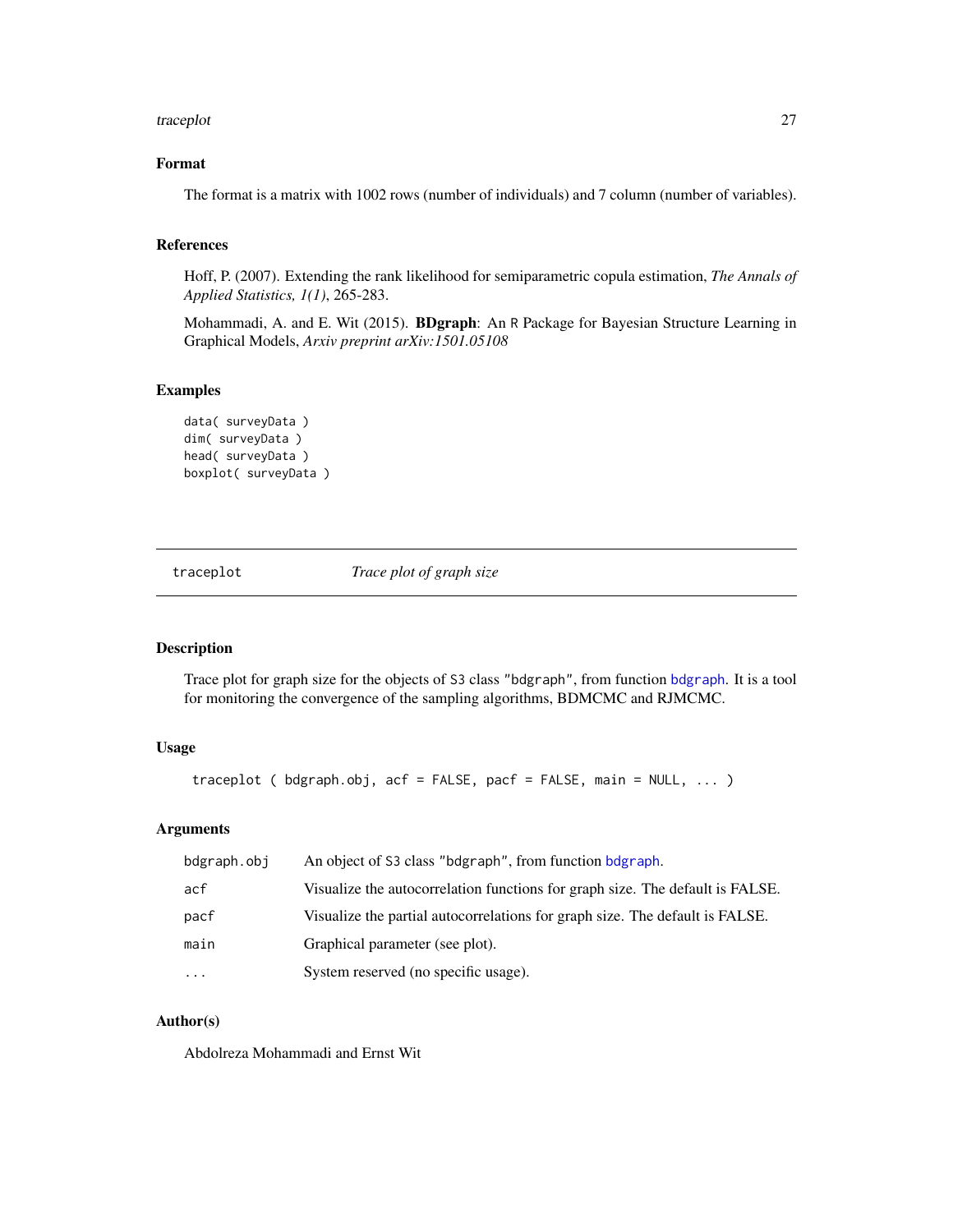## <span id="page-27-0"></span>References

Mohammadi, A. and E. Wit (2015). Bayesian Structure Learning in Sparse Gaussian Graphical Models, *Bayesian Analysis*, 10(1):109-138

Mohammadi, A. and E. Wit (2015). BDgraph: An R Package for Bayesian Structure Learning in Graphical Models, *arXiv:1501.05108*

Mohammadi, A., F. Abegaz Yazew, E. van den Heuvel, and E. Wit (2015). Bayesian Gaussian Copula Graphical Modeling for Dupuytren Disease, *arXiv:1501.04849*

## See Also

[bdgraph](#page-2-1)

## Examples

```
## Not run:
# Generating multivariate normal data from a 'random' graph
data.sim <- bdgraph.sim(n = 50, p = 6, size = 7, vis = TRUE)
bdgraph.obj <- bdgraph( data = data.sim, iter = 10000, burnin = 0, save.all = TRUE )
traceplot( bdgraph.obj )
traceplot( bdgraph.obj, acf = TRUE, pacf = TRUE )
## End(Not run)
```